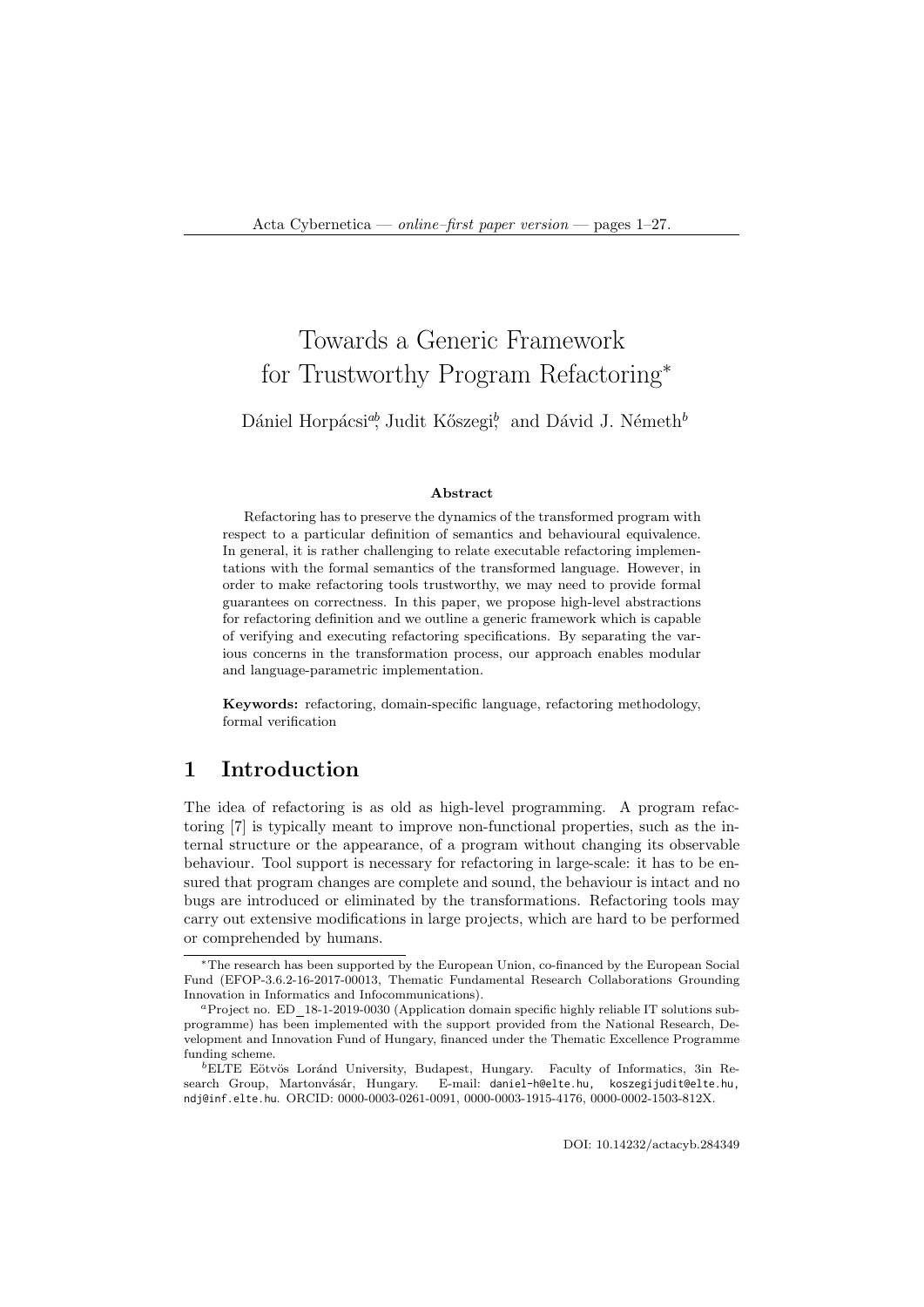Generally speaking, the primary goal of a refactoring framework is to provide automatic tool support for behaviour-preserving (semantics-preserving) program rewriting. Additional general design goals may include support for interactive execution, multiple target languages or extensibility via user-defined transformations. Trustworthiness of refactoring implementations is usually backed by excessive amounts of testing, but research keeps looking for possibilities of formally specifying and verifying the correctness of program transformations. Whether a refactoring tool gets widely adopted highly depends on the extensibility and the trustworthiness of the solution.

Refactoring, from the programmer point of view, is an editor or dedicated tool function that helps modify the program in a well-understood way, increasing code quality. From the tool designer point of view, it is a complex process of creating and analysing a program model, locating elements of interest, and rewriting of the model to an equivalent model. In the typical case, these aspects of the process are mixed up, resulting in a hardly extensible, language-specific tool, which is unreasonably difficult to formally verify.

Our aim with this paper is to outline a generic design for a refactoring framework that has all the above-mentioned features: it uses executable and extensible definitions, supports multiple languages and enables semi-automatic formal verification. In particular, we present abstractions for program representation and refactoring definition, and we describe a language-parametric architecture that can be tailored to programming languages of different paradigms by supplying the formal definition of the language along with some refactoring schemes. The main contributions of this paper are:

- Design of a generic refactoring approach that supports executable and semiautomatically verifiable transformations via language-specific semantic predicates and refactoring schemes;
- Description of a language-parametric framework with language-specific artefacts and language-independent components, with a guideline on how the framework is tailored for a particular language;
- Testimonials of applying the above-mentioned framework to languages of two different programming paradigms.

We structure the rest of the paper as follows. First, we survey related work in Section 2, focusing on language-agnostic approaches and proven-correct refactoring. Then, we present high-level abstractions for defining transformations, which enable language-parametric implementation and formal verification (Section 3); this section is partly based on our previous work [11]. It is followed by the demonstration of the generic refactoring framework and its components in Section 4, and then we outline the main concerns with instantiating the framework for functional and object-oriented languages (Section 5). Finally, we conclude the paper after a brief discussion of our results.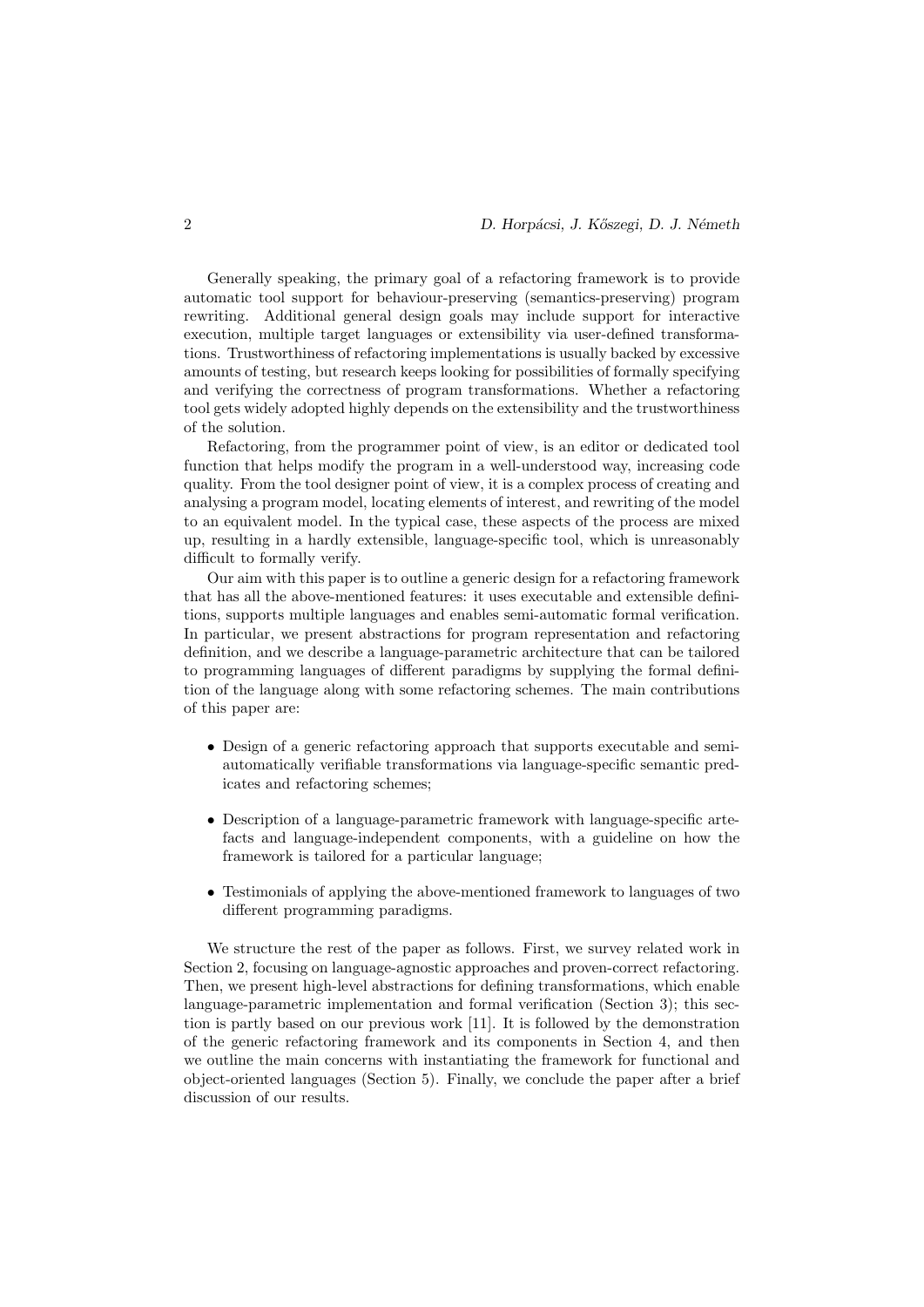# 2 Related work

There are various approaches to specifying and implementing refactoring, which vary in terms of the model they use for representing programs, in the abstraction level they use for specifying program semantics and program transformations, as well as in the level of guarantees they can provide on correctness. In this section, we overview the most important and influencing related work.

**Preliminaries.** In this paper, we use the terms *object language* or *target language* when referring to the programming language we aim to refactor. By *static seman*tics, we mean the context-dependent part of the syntax (e.g. name binding and type information), as well as additional (possibly dynamic) semantic properties that can be statically extracted from, or approximated based on, the source code (such as purity, control flow and data flow). Dynamic semantics is the formal definition of program run-time behaviour, presumably given in small-step operational style or in reachability logic [24]. By refactoring correctness we mean that the transformation turns any program into a semantically equivalent program. This correctness property could be checked after each application of the refactoring (i.e. whether a particular execution of a transformation was correct), but in our research we aim at verifying the definition itself, i.e. formally reasoning about the transformation being correct applied to any program.

Compositional definition of refactoring. Although the abstractions for defining refactoring are varying from approach to approach, almost all solutions incorporate the fundamental work of Opdyke [21] that suggests refactorings be composed of basic steps called micro-refactorings. Simpler transformations are easier to read, write and to verify; on the other hand, decomposition of extensive refactorings to simple steps may require experience and considerable effort. Having said that, the compositional approach enables modularity both in definition, execution and in verification, and is therefore inevitable in designs where generality and formal verification are among the design goals.

Refactoring framework. Roberts [22] designed one of the first dedicated frameworks for implementing refactoring transformations. He states that refactoring tools should a) be completely automated; b) be provably correct and c) offer complex refactorings composed from primitive ones. We strongly share these fundamental design goals in our own approach, and in addition, we believe that even the primitive refactorings should be user-definable.

Widely used general-purpose programming languages have all gained their own language processor environments which support analysis and transformations on a model of the program, even functional programming languages, such as Haskell or Erlang. In fact, our approach born as a generalization of a refactoring framework [2] and its API designed for the Erlang programming language. The Erlang-specific solution was summarized along with a case study in [11].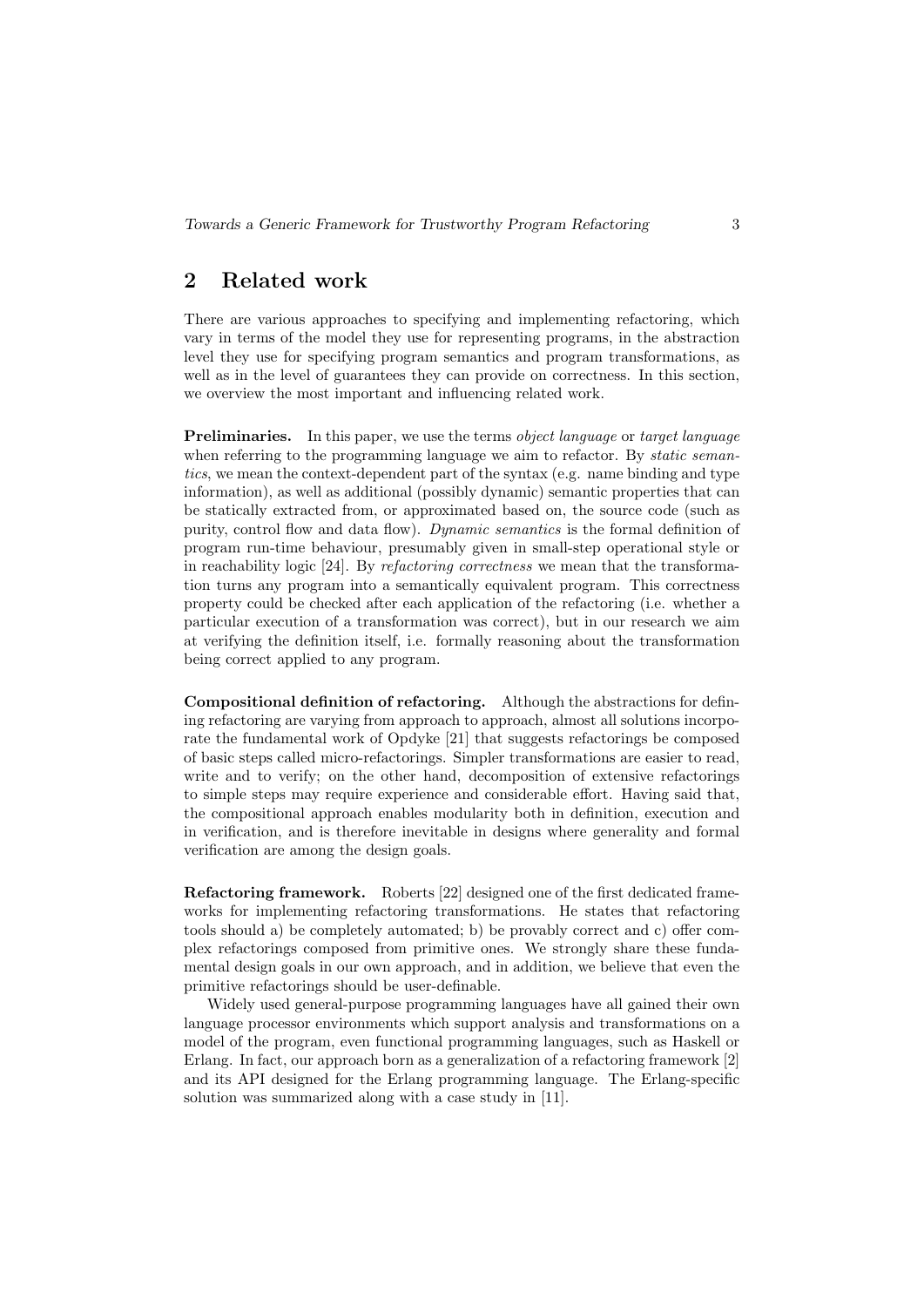Language-agnostic approaches. Language-independent specification of refactorings is an idea that pops up regularly, addressing the problem of semanticspreserving program transformation with generic program representations, analysis and traversal functionality. Lämmel [14] proposes a generic refactoring system based on Strafunski-style generic functional programming. It states that a refactoring can be described by a number of steps of the following kind: a) identification of fragments of a certain type and location; b) destruction, analysis, and construction; c) checking for pre- and postconditions and d) placing, removing or replacing a focus. Just like with work by Roberts, we strongly agree with Lämmel's thoughts about separation of concerns. In particular, we suggest that refactoring should be phrased as a composition of analysis and transformation, where transformation consists of pre-condition checks and actual rephrasing of the program model by using language-agnostic strategies.

Another branch of language-independent transformation specification is based on an XML-based program representation. RefaX [20] brings the premise of a fully language- and model-independent refactoring tool by using XML, while Jrbx [19] generalizes this idea by adding fairly generic static semantic analysis. We share the aim of these approaches, but we add verifiability of transformations at reasonable cost as an additional primary requirement.

Specific languages for refactoring. Designing domain specific languages for refactoring programming is also an established idea, there are related results for different object languages with different representations. Some of these define the entire code transformation logic including term-level rewriting, while some only offer a formalism for composing atomic steps in a convenient way.

In the former case, when the refactoring operates on the level of the program model, the actual program representation highly determines the abstraction level of the patterns and the transformation primitives. G´omez et al. [10] introduce a generic model for representing programs and their history, pushing the boundaries of regular program representations in order to support a wide variety of language processing methods.

Rewrite-based transformation languages use different kinds of patterns to match and construct program models. Leitão [16] gives an executable, rewrite-based refactoring language with expressive patterns, Verbaere et al. [28] propose a compact, representation-level formalism for executable definitions. These formalisms are expressive and language-independent, but at this level of generality, correctness checks for refactoring definitions would become practically unfeasible. Rich and high-level program patterns are presented by Gil et al. [9] in their language for defining programming idioms in Java.

Languages for composing already existing transformations exist as well: Kniesel and Koch [12] put the emphasis on ensuring correct composition of transformations, and for Erlang, Li and Thompson [17] define an API for describing prime refactorings and a feature-rich language for interaction-aware composition.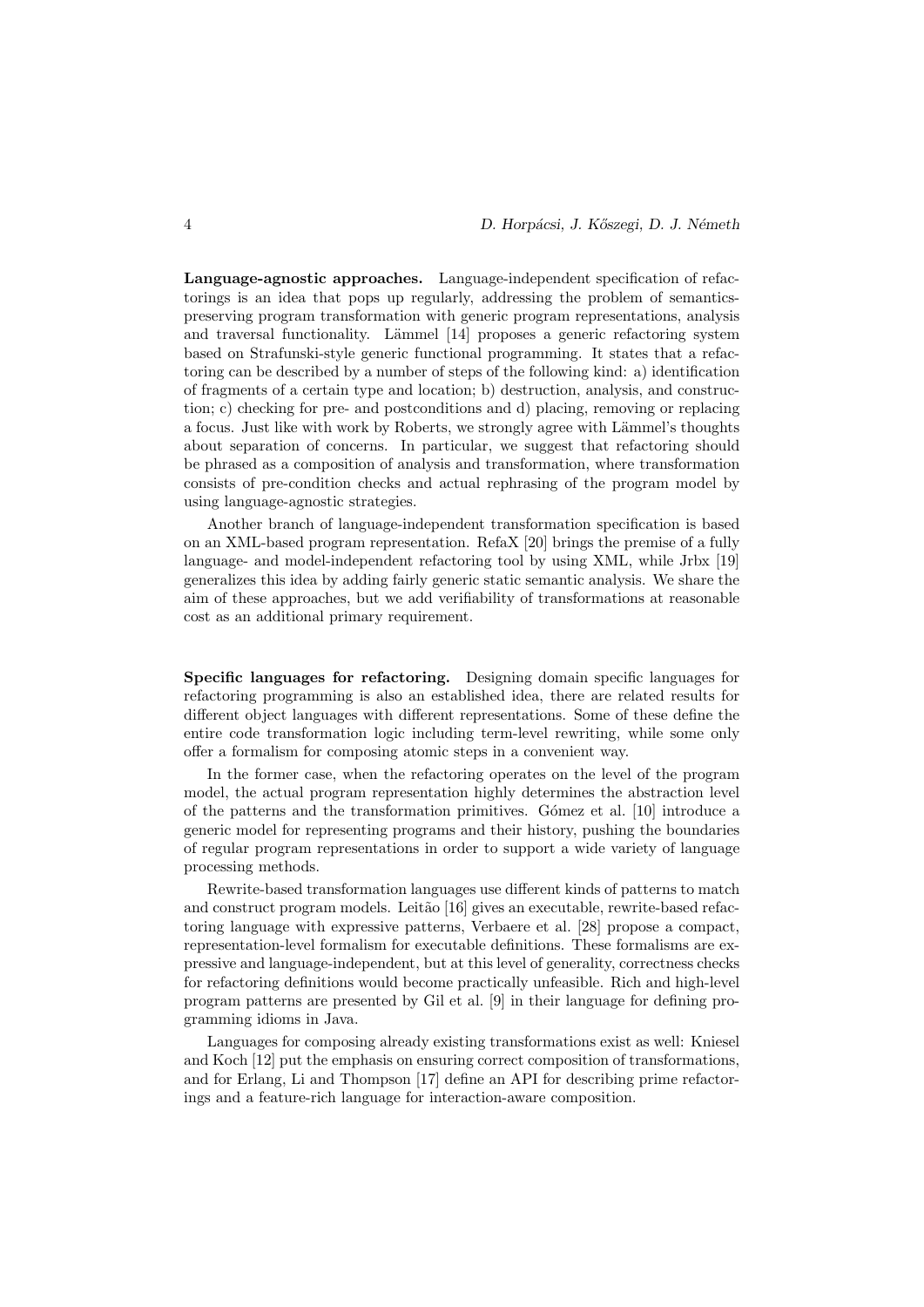Proven-correct refactoring. For the object-oriented paradigm, Schaefer and de Moor introduce a system [26] in which they reason about semi-formal definitions of a set of basic refactorings. This is a very influencing piece of work, but they focus on preserving static semantic properties, not dynamics. Roberts [23] applies a different definition style, with an emphasis on the side-conditions and proper composition of the base refactorings. Neither of them provides formally verified and executable definitions.

There are some results [27] in defining provably correct refactorings for simple languages, and also some mechanised proofs exist even for modern laguages and real-world use cases [6, 25]; on the other hand, these are specific to one particular transformation, and do not allow for defining custom transformations or provide verification for those. [8] presents a preliminary work on defining verifiable and executable refactoring in Maude, with a similar approach to ours as to rewritingbased definitions, but their definitions are very low-level and hardly readable, out of reach for the average programmer to specify their own transformations.

# 3 Refactoring definition

Before describing the refactoring framework itself, we elaborate on the abstractions to be used for defining refactoring program transformations. We start by separating concerns. Analysis, condition checking and transformation are seemingly interdependent phases of the refactoring process, but by careful separation we can make the definition less error-prone [18] and enable a more modular implementation. Then, we introduce the refactoring definition abstractions that allow us to define transformations in a high-level and compositional way and enable semi-automatic formal verification for consistency. We end this section by exploring the consequences of defining the transformation with the proposed abstractions, and analyse how it loosens and simplifies the dependencies among the various components of the refactoring framework. This refined dependency structure lets the languageindependent components be parametrised with language-specific artefacts and will lead us to a language-parametric framework.

# 3.1 The refactoring business logic

Refactoring implementations define their input and output as program text in concrete language syntax; however, under the hood, the text is usually turned into an intermediate representation (model) which is further analysed and transformed, and finally, the model is printed back to text. If we properly separate these phases, we can define the refactoring as a composition of analysis, transformation and synthesis.

 $Text \longrightarrow Model$   $\longrightarrow$  $\longleftarrow$  transformation  $\longrightarrow Model \xrightarrow{synthesis} Text$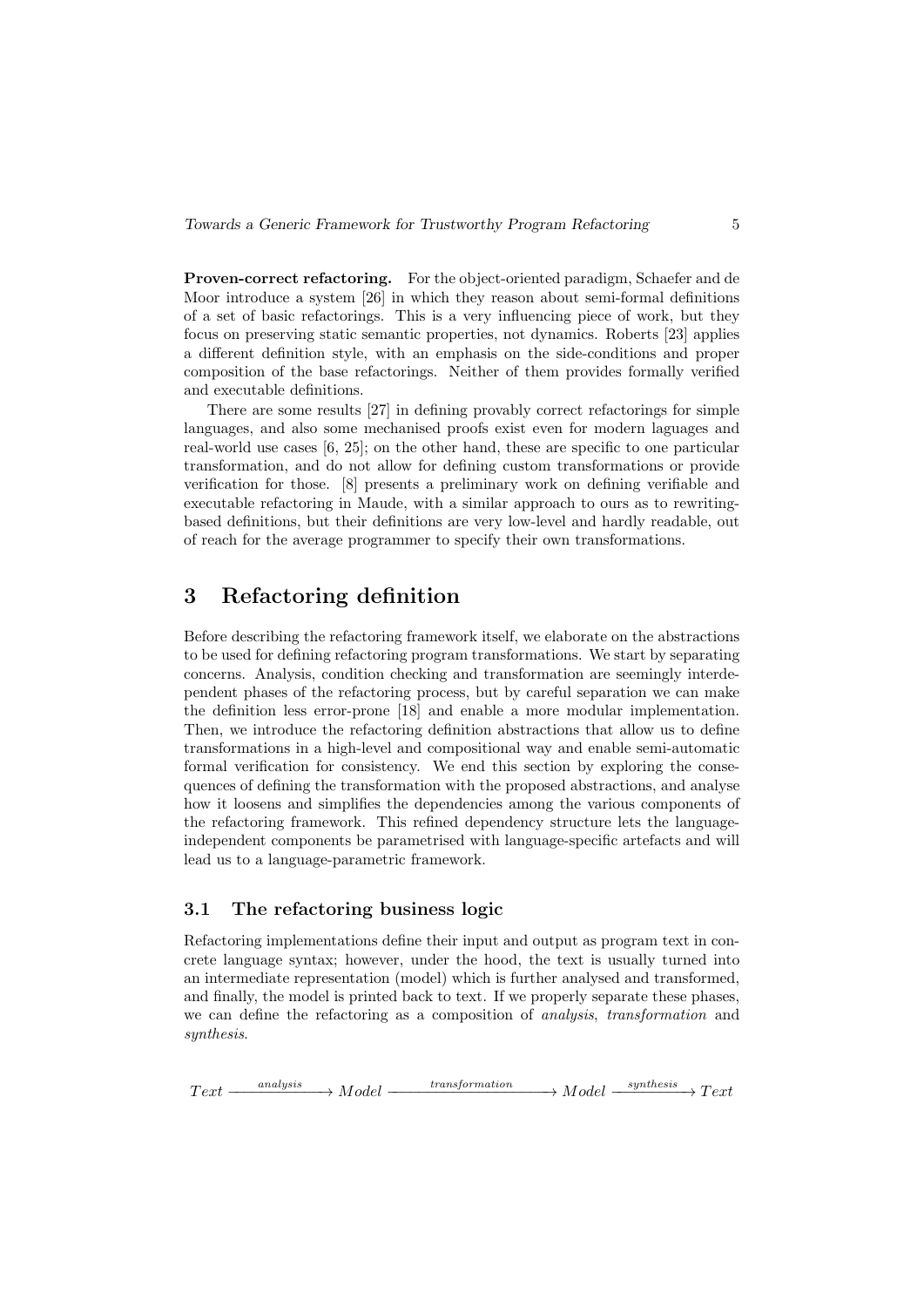The model we talk about here is a high-level program representation, such as an abstract syntax tree (AST), a higher-order abstract syntax tree or an abstract semantic graph (ASG). In this model, we do not suppose the program logic or high-level architecture to be present (like a UML model) — it is more like a graph that captures the grammatical structure and possibly the static semantic properties of the transformed program. The level of detail in this graph model may vary, we address this question in the next section.

Let us define what we mean by the phases of refactoring:

• Analysis is the process of extracting the information from the textual format that is necessary for checking the refactoring side-conditions and locating program elements to be changed by the transformation.

Analysis can be further divided into two steps: syntactic analysis (parsing) and semantic analysis. Parsing yields a structure tree for the text, then static semantic analysis computes an approximation of fundamental semantic properties of program entities, such as binding relations, data-flow and control-flow.

• The model transformation is the actual business logic of the refactoring. It takes place in the middle of the process, given as a (deterministic) relation that maps program models to equivalent program models.

#### $Transformation: Model \rightarrow Model$

Typically, this function is defined as the semantics of an algorithm written in a programming language or a description in a domain specific language, which does traversals on the model to gather semantic information and carry out rewriting.

• Synthesis turns the model back to textual format and obtains the result of the refactoring. We suppose that the model contains the original layout and names of the program and it can be pretty-printed to concrete syntax, but we note that for some higher-level models it may be necessary for the synthesis to incorporate the original text as well.

The strict separation of analysis, model transformation and synthesis simplifies the definition and verification of refactoring transformations, yet the composition of these steps can precisely define the original text transformation. Refactorings may have context-sensitive side-conditions requiring thorough inspection of static semantic properties and therefore complex semantic analysis, but in the rest of the paper, we focus on the model transformation phase.

In particular, from now on by refactoring we mean the model transformation and not the text transformation. In the refactoring definition we omit the collection or extraction of static semantic information, and the formal verification of our refactoring definition only proves the model transformation correct, not the text transformation – analysis and synthesis are trusted components in the system.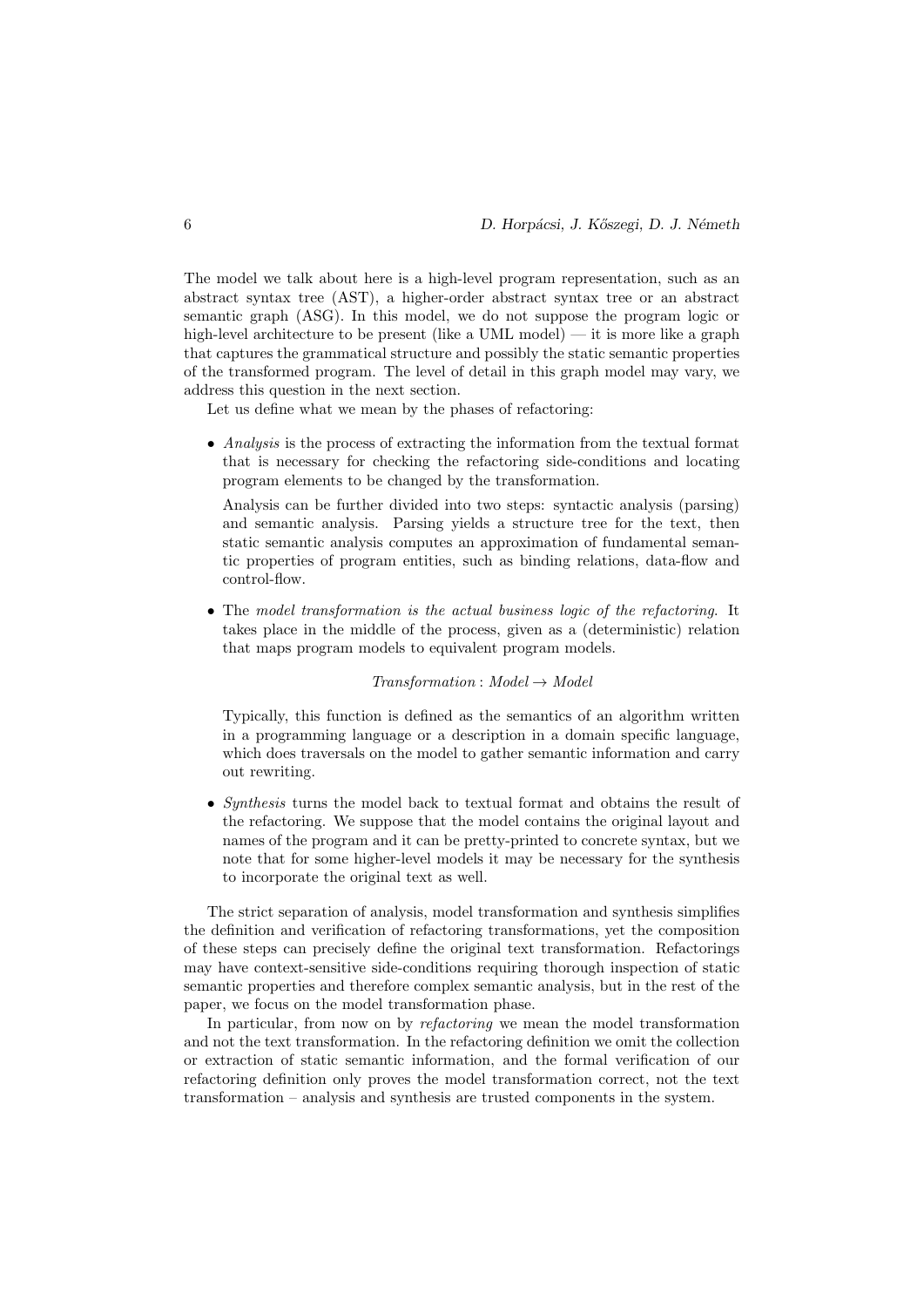### Level of model abstraction

The complexity of the refactoring definition highly depends on the program model, and the abstraction level of the model affects the complexity of the analysis as well. As it will be demonstrated, the boundary between analysis and transformation is movable by adjusting the level of detail in the model. In this sense, analysis is not the process of building the program model but the extraction of static semantics, which may happen alongside the transformation. Apparently, the more detailed the model is, the less analysis-related traversal takes place during transformation.

Simple model. If the model does not contain details on the static semantics of the program, the transformation gets more complex as it has to carry out analysis tasks. In a corner case, the analysis only does parsing; thus, the program model is a syntax tree and the transformation has to conduct semantic analysis (syntax tree traversals) for checking the side-conditions of the refactoring (see Figure 1). In this case, transformation definitions are overly complex and they are out of reach when it comes to formal verification of semantics-preservation, or even to check termination properties of analysis and transformation. For instance, in the optimisation steps discussed in [3], traversal strategies carry out behaviour-preserving transformations by linking analysis and term rewriting, and the drawbacks of this approach are discussed in [18].

 $Text \xrightarrow{parsing} AST \xrightarrow{analysis + transform.} \dots \xrightarrow{analysis + transform.} AST \xrightarrow{deparsing} Text$ 

#### Figure 1: Refactoring with tree rewriting

Detailed model. A complex enough static analysis can build a model detailed enough that enables the transformation to check the side conditions by simple queries in the model. This is a trade-off: a more complex static semantic analysis may be harder to reason about, but cuts the complexity from the transformation, making both of them tractable. In the corner case, the model can be so detailed so that predicates in side-conditions are one-to-one mappings to model elements and no analysis-related operations take place during transformation (see Figure 2).

 $Text \xrightarrow{parsing} AST \xrightarrow{analysis} ASC \xrightarrow{transform.} \dots \xrightarrow{transform.} ASC \xrightarrow{synthesis} Text$ 

#### Figure 2: Refactoring with graph rewriting

Since our main goal with this refactoring framework is to make definitions generic and trustworthy, we aim at using a high-level and detailed program model. This model extends the syntax tree with information on binding, types, data-flow and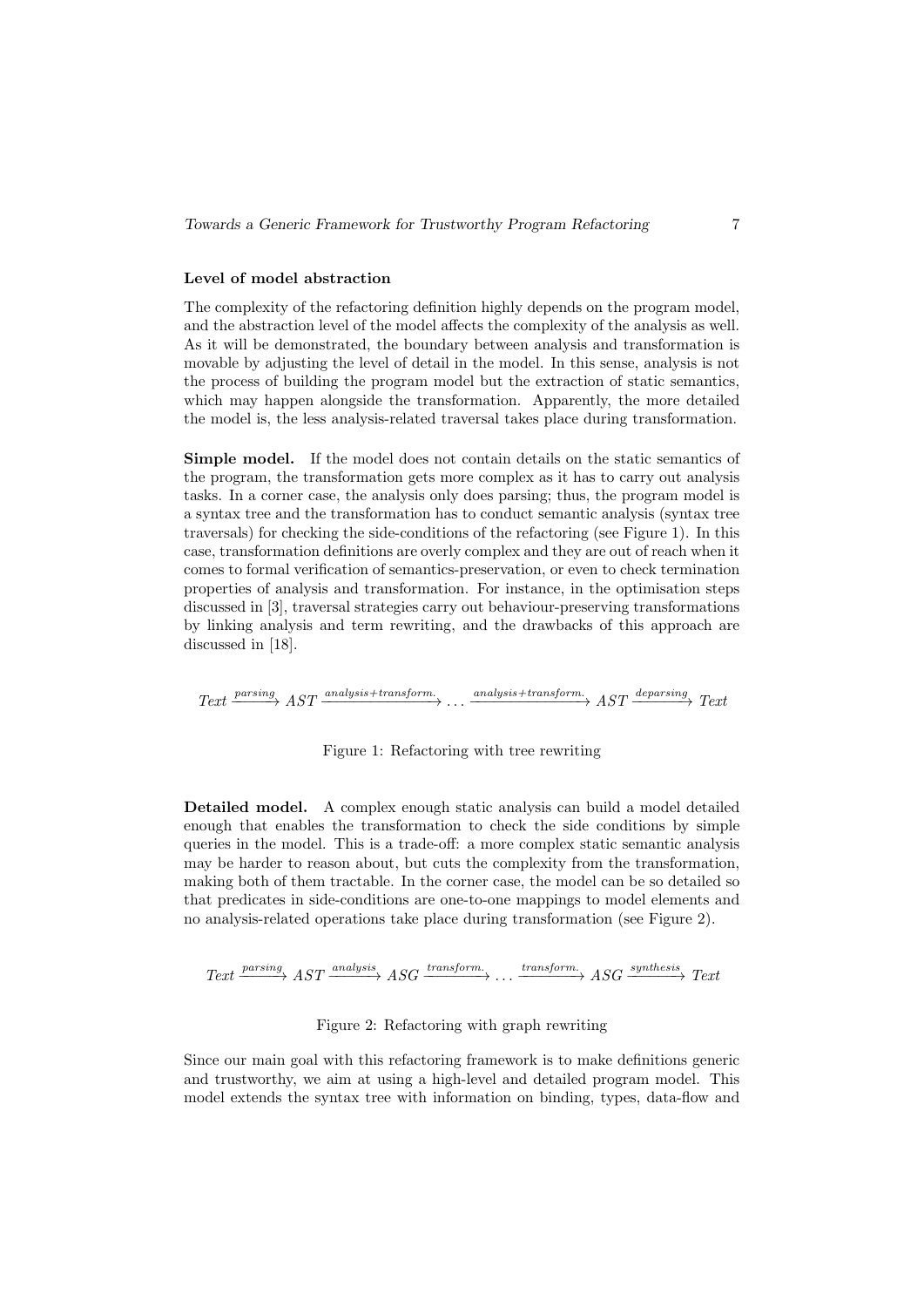control-flow, and even on purity and non-functional properties, so that the refactoring definition side-conditions can be expressed in terms of concepts of the programming language we refactor, and more importantly, analysis and transformation concerns are fully separated. In the case of the Erlang prototype implementation of the proposed framework (see Section 5.2), we rely on the semantic program model introduced in [2].

Tree rewriting in the graph. According to Figure 2, the refactoring transformation is a mapping from semantic graphs to semantic graphs, which suggests that it is easiest defined with a graph rewrite system. Nonetheless, the figure also suggests that any AST can be mapped to the corresponding ASG with static semantic analysis. In practice, the ASG is a proper extension of the AST, containing additional edges and nodes that represent static semantic information.

In our approach we divide the model into its syntactic and semantic parts and work with the model like this: we carry out a transformation on the syntax tree whilst using the semantic layer for checking transformation validity. The result of the transformation is semantic graph containing no semantic elements, so it is reanalysed to obtain the semantic graph prior to further transformation. Since both the AST and the ASG are understood as properly formed models, we can refine the previous signature for transformations discussed in the beginning of this section:

 $Transformation: ASG \rightarrow AST$ 

Note that although this approach alternates analysis and transformation (see Figure 3), it keeps these phases completely separated (unlike in Figure 1), so still realise separation of concerns . Implementing the transformation as a function from graphs to trees provides a good strategy towards defining trustworthy refactoring in terms of semantics-constrained term rewrite rules for which we introduce abstractions in the following section.

 $\ldots \quad AST \xrightarrow{analysis} ASG \xrightarrow{transformation} AST \xrightarrow{analysis} ASG \xrightarrow{transformation} \ldots$ 

Figure 3: Refactoring with semantics-constrained tree rewriting

Summary of assumptions on the model. In the rest of the paper, we assume that the refactoring is defined on a high-level model that captures program syntax and static semantics. The transformation on this model maps the tree along with the static semantic properties into a transformed tree. We will also assume that the model's semantic layer captures all program properties that may be needed to tell side-conditions of refactorings (e.g. name references, data-flow relations or purity of expressions). These target language-level concepts are defined by a set of so-called semantic predicates, which will be used in the side-conditions of refactorings.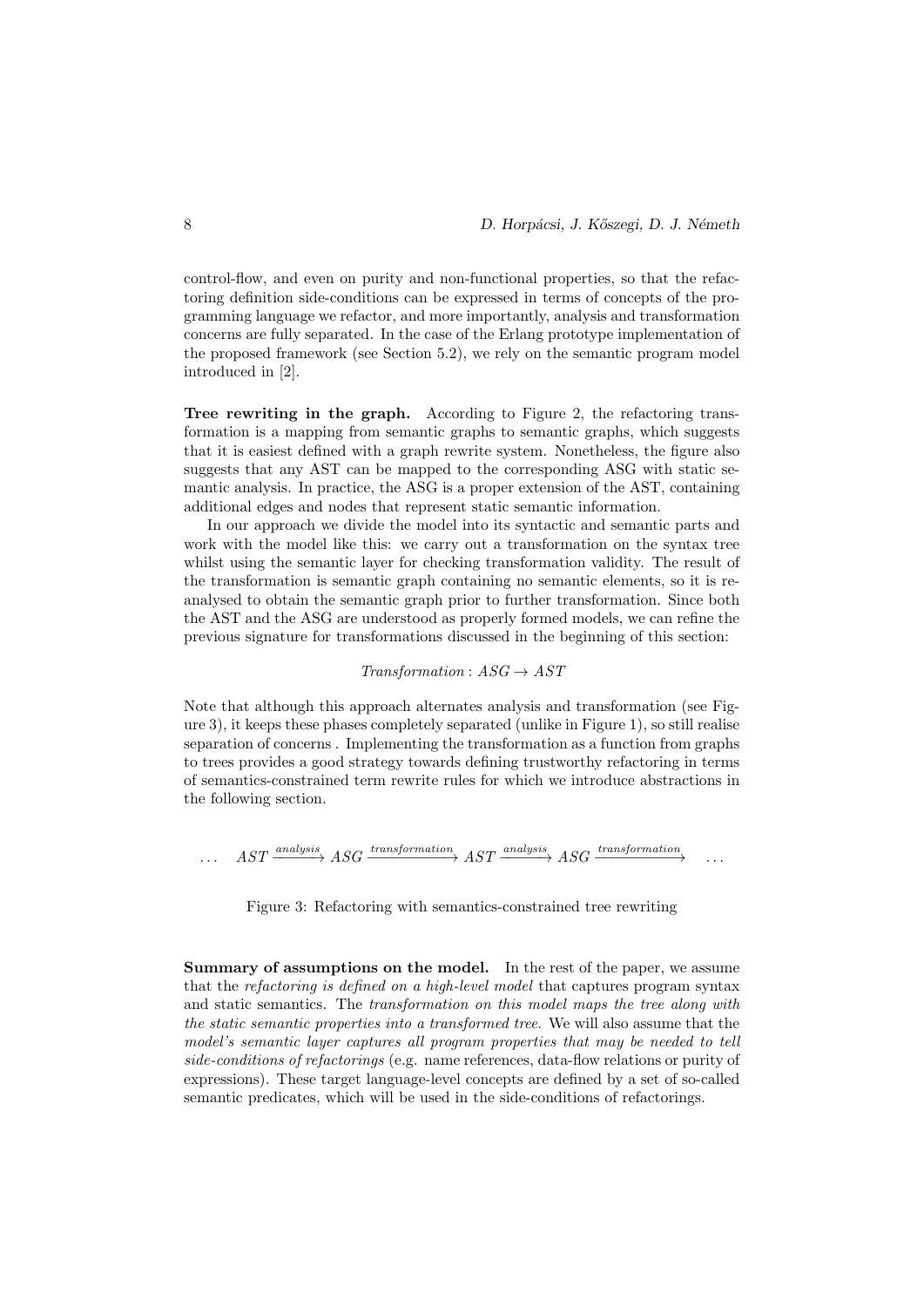# 3.2 Abstractions for defining transformations

This section surveys how refactorings in the proposed framework are defined such that they provide trustworthiness and enable genericity. These goals are mainly achieved by keeping the refactoring definition high-level (independent of the representation and the target language), declarative (expressing what to do rather than how to do) and compositional (small definitions combined into bigger ones). We review the refactoring definition abstractions proposed in our previous work [11], and at the same time, we investigate how these abstractions allows for a generic and modular implementation of interpretation and verification.

First of all, higher abstraction level in the definition means less details mentioned explicitly, which reduces the complexity of the definition and the potential for making mistakes. This may come with a performance penalty, but assuming that trustworthiness is more important than efficiency, it is reasonable to opt for higher-level abstractions (as opposed to low-level transformation primitives). For instance, in the context of refactoring, using term rewriting is clearly safer than direct manipulation of the syntax tree as it excludes the risk of constructing structurally invalid subtrees and therefore creating an invalid model.

Careful selection of the transformation abstractions can also make the definitions more amenable to formal verification, further increasing trustworthiness: for instance, refactoring schemes allow us to argue about the correctness of the program transformations in terms of verifying a set of program patterns for semantics equivalence instead of proving imperative term rewrite algorithms correct. This is similar to composing imperative programs with algorithmic skeletons that correctly implement compound control patterns and enable programmers to write complex programs without mentioning the low-level details. Again, this comes with a reasonable penalty: not all program transformations will be expressible with this set of abstractions, but the goal is to be able to define meaningful refactorings in a way that allows for semi-automatic formal verification.

Last but not least, the high-level definitions can be given in a language that does not depend on the representation of programs nor on the particularities of the target programming language, enabling a fairly generic implementation parametrised with language-specific components. The resulting modular framework showcases reusable, language-independent components, as well as it provides trustworthiness by reducing the complexity of individual components (see details in Section 4).

#### Strategic term rewriting with semantic predicates

The transformation function over models could be defined imperatively, but we aim at defining it as declaratively as possible — as mentioned above, declarative programs contain less details as to how the execution takes place and thus they tend to be more reliable. As one of the building blocks, we employ conditional term rewrite rules to define local tree transformations. This formalism abstracts over the imperative steps of term traversal, pattern matching and replacement construction, serving as a declarative description of simple rewrite steps.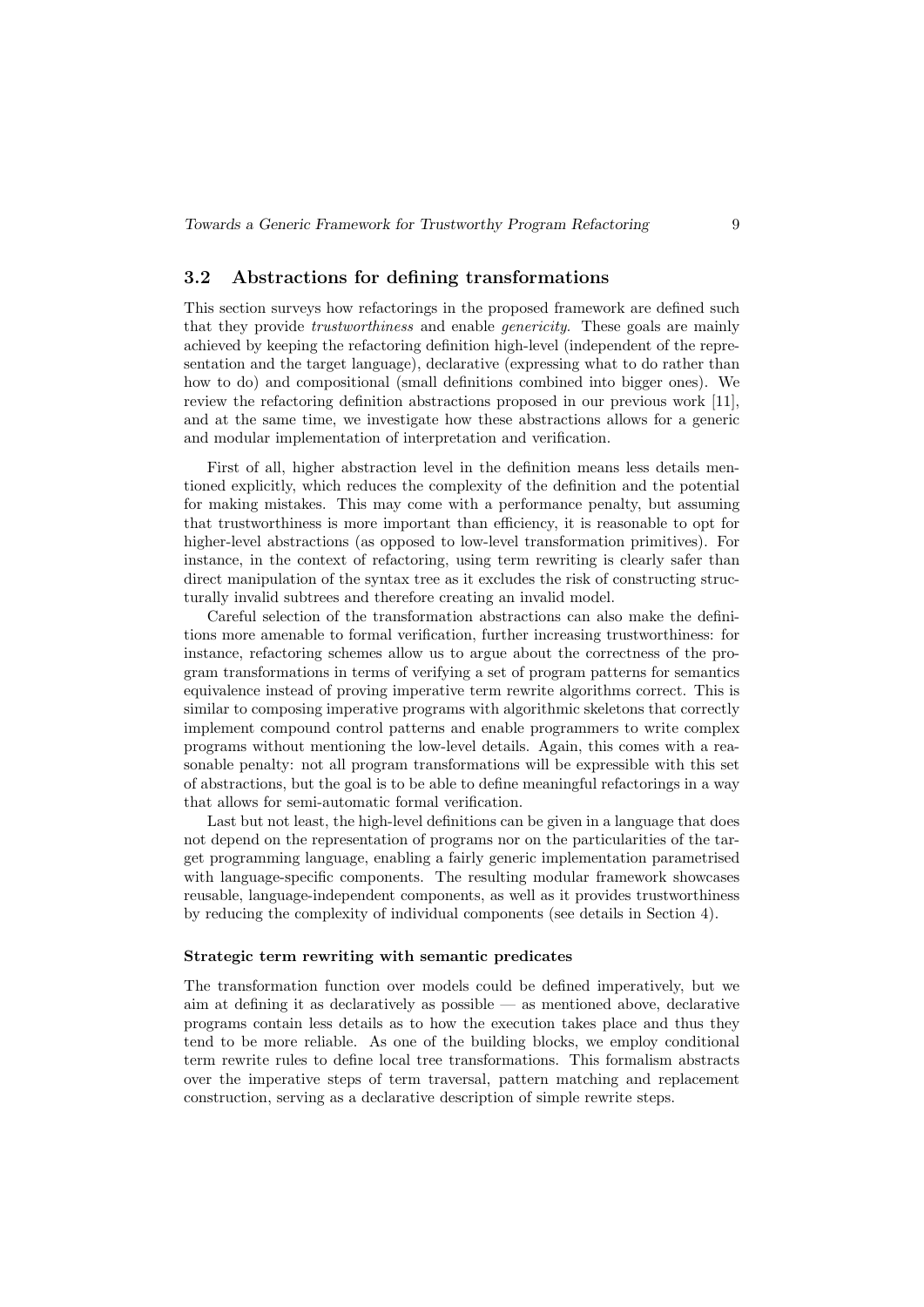Conditional term rewrite rules consist of two patterns and a condition expression:

 $\frac{matching\ pattern}{replacement\ pattern}~conditions$ 

In such a rule, the matching and replacement patterns are first-order terms: they can contain metavariables to extract subterms and use those to construct new terms. In the typical formalisation, the condition is a statement on the rewrite relation itself, potentially referring to the metavariables bound via pattern matching. The set of rules can be interpreted as a normalising term rewrite system by assuming exhaustive application of rules.

Strategic term rewriting improves on ordinary systems by introducing explicit control and context for rewrite rule applications, which is more suitable for defining refactoring transformations. We will use a generalised variant of strategic term rewriting to define transformations over the syntactic part of the semantic program model. In order to accommodate the principle of separation of concerns explained in the previous section, we generalise strategic term rewriting in several aspects: we define conditions in terms of a logic formula using language-specific *semantic* predicates (metatheory), as well as we introduce strategies that use static semantic properties to control the term rewrite rule application. This latter idea of semanticsdriven strategies, so-called refactoring schemes, provides fully declarative definition for extensive program transformations as it hides the rule application control under generic control schemes.

Semantic conditions. As mentioned already, [18] gives in-depth explanation of how difficult it may be to reason about side-conditions expressed in terms of reachability statements. To overcome this issue, unlike traditional term rewriting, we do not refer to the rewrite relation in the condition; instead, the conditions are logic formulae over a predicate set characterising the abstractions of the object language. With this design decision, we fully detach analysis and transformation in the refactoring definition, which will allow for a generic implementation in the framework.

Semantic predicates in our approach have two interpretations: they can be evaluated over a particular program model, or can be mapped to a set of axioms in the dynamic semantics of the target language. This latter is of great importance from the verification point of view. For instance, the predicate pure can be evaluated by checking the expression for any side-effects, while the axiomatic specification tells that such an expression can be moved in the control chain while preserving control and data flow (for example usage, see Listing 3).

Refactoring schemes. In general, single conditional rewrite rules can only define local changes, so-called *local refactorings*. On the other hand, many refactorings span over entire projects and are inherently extensive: they affect many locations in the program, which have to be modified consistently. Strategic term rewriting offers simple operations [29] for combining simple (or local) transformations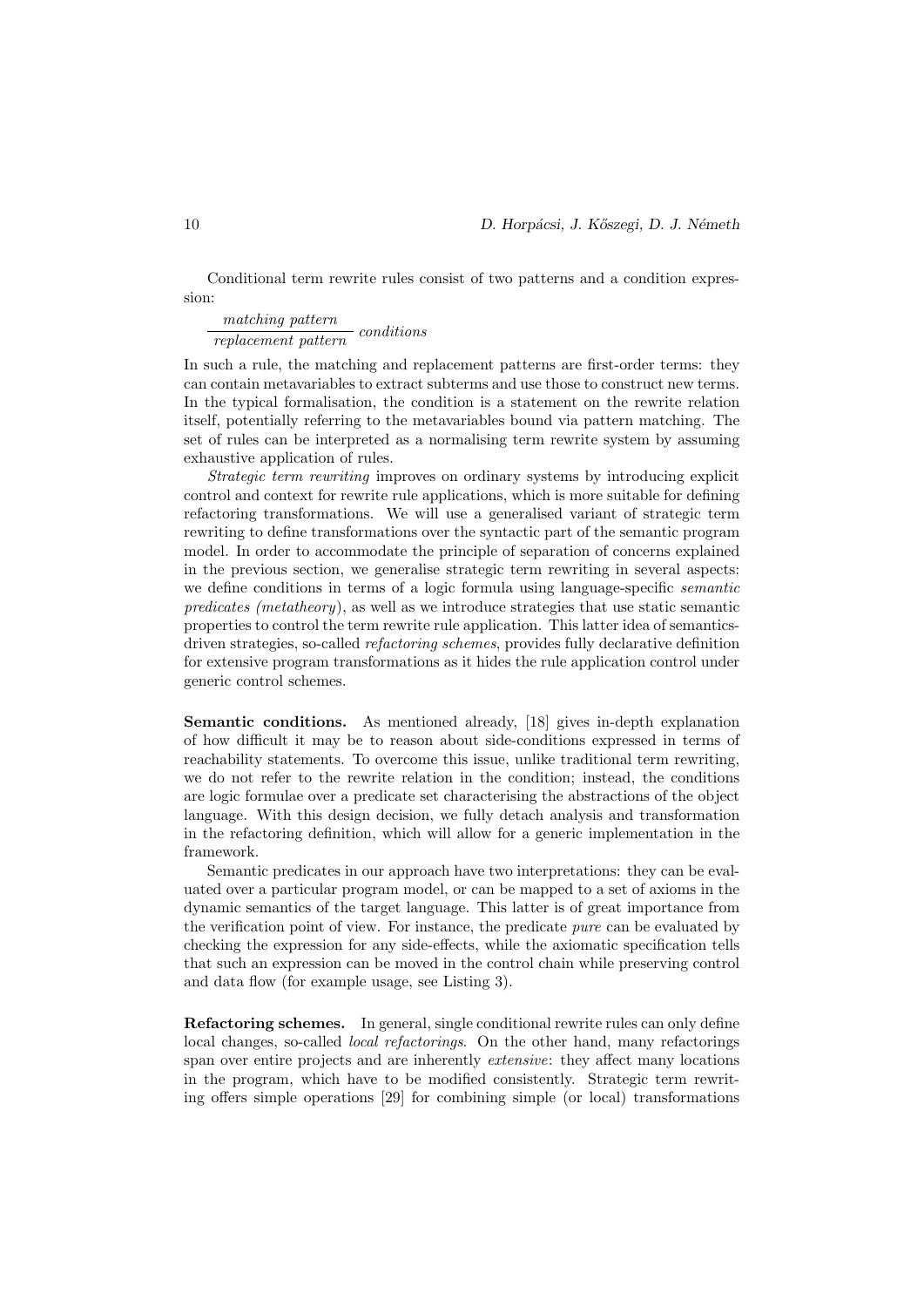with e.g. sequential composition, branching or fixed-point operation, but from the trustworthiness point of view, these combinators are too permissive and tedious to formally tackle. Refactoring is a very special case of program transformation, which gives rise to the idea of strategies specific to program refactoring. We call these refactoring schemes.

Schemes are special strategies that combine conditional rewrite rules, and are defined using ordinary control strategies as well as target modifying strategies combined with semantic predicates. They provide a high-level notation for extensive changes, hiding the control primitives and providing a surface language for defining consistent program transformations in a declarative way. Again, schemes pose a restriction on the sorts of expressible transformations, but dividing the definition to multiple levels will allow us to implement the execution modularly and carry out semi-automatic formal verification.

Consistency. The key concept behind schemes is dependency: extensive transformations have to follow dependency chains in the program, visit and change those program elements consistently that are interdependent. Schemes can be driven by dependencies induced by data flow or name binding. Correctness proof for a scheme is as hard as proving an imperative strategy correct; however, the method divides the proof in half: verification of the scheme and the verification of the instantiation. In our design, the second half can be carried out semi-automatically as it boils down to machine-checkable expression pattern equivalences.

Dependencies vary from language to language; hence, our method supposes that the set of pre-verified refactoring schemes are defined for each object language the framework is instantiated for, based on the static semantics of the language. Consequently, although the idea of schemes is language-independent, the concrete schemes we define the transformations with are specific to the object language. In the following section, schemes will be identified as artefacts attached to the object language definition.

#### Refactoring compositionality

The abstractions for defining local and scheme-based extensive refactorings are supposed to be micro-refactorings: they carry out the least possible amount of transformation steps which form a consistent change in the program. The smaller the steps, the more trustworthy and more easily verifiable they are. Once such a micro-step is proven to be semantics-preserving, it can be combined with other refactoring steps, and the result will be another, compound refactoring.

Our specification language facilitates a sub-language specific to combining refactoring transformations. The steps can be combined by means of basic imperative control: sequencing, branching and (bounded) iteration. These combinators are compositional: if the steps they combine are behaviour-preserving, the resulting transformation will be behaviour-preserving as well. In the end, complex refactorings are defined by decomposition to smaller refactoring steps that are defined as instances of refactoring schemes.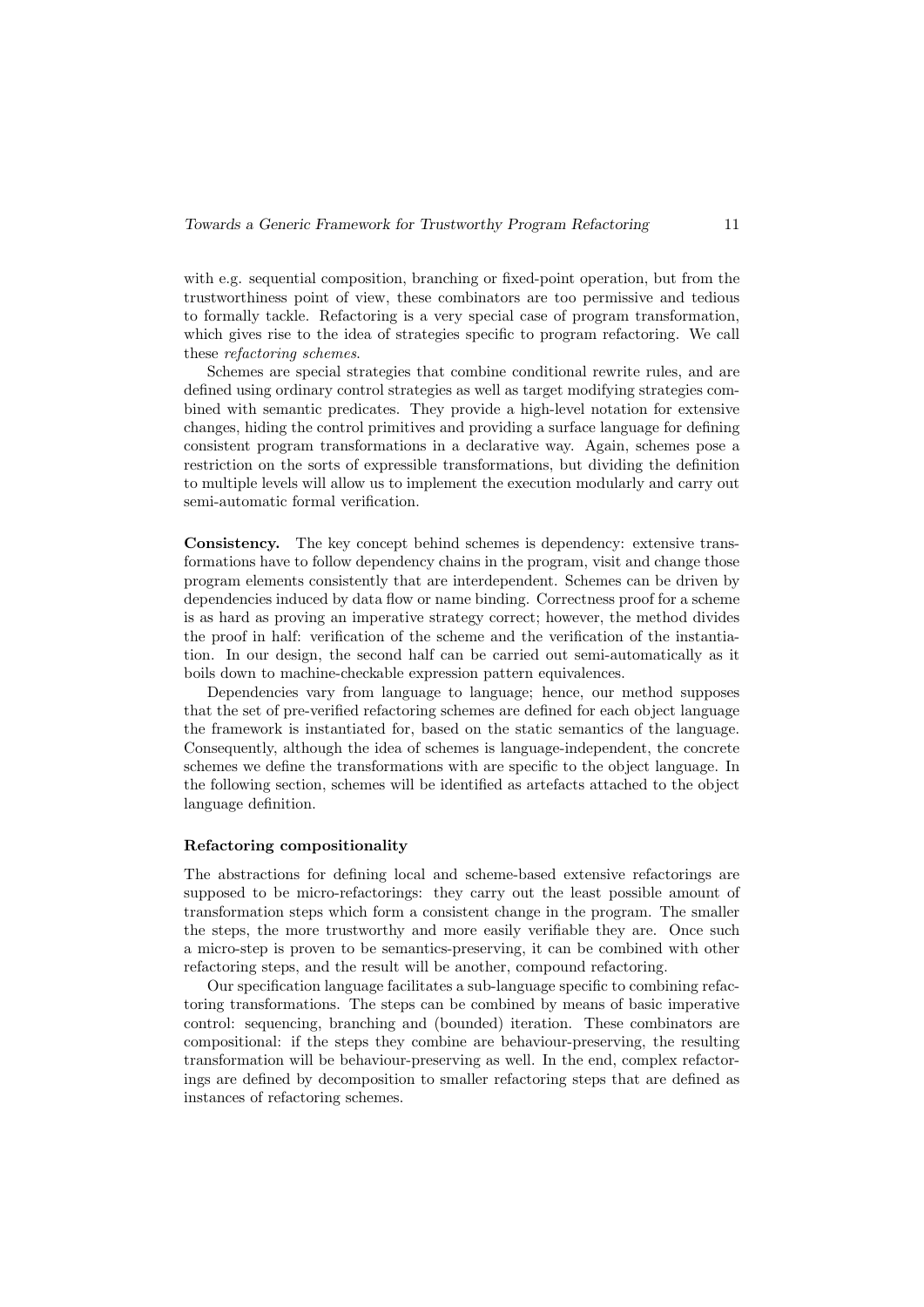#### Examples of refactoring definitions

To facilitate the refactoring definition abstractions introduced in this section, we propose a domain-specific language (DSL) [13] for refactoring. Definitions in the refactoring specification language are both executable (can be mapped to a computable model transformation function) and are semi-automatically verifiable (behaviour preservation can be formally checked by verification of automatically synthesized formulae).

Syntax rewrite rules are written in the inference rule notation, patterns are expressed in the concrete syntax of the object language. In the patterns, metavariables are distinguished from ordinary variables by using a kind of quotation syntax (e.g. #varname) or extra predicates (e.g. is\_var(VarName)). In the Erlang prototype, the normal variable syntax is used for metavariables and target language variables are matched with conditions. Metavariables followed by double-dot match consecutive syntactic elements. Schemes are instantiated with rewrite rules, and refactorings are combined in simple scripts. We showcase some examples borrowed from [11], defined for Erlang [4] as the object language.

Local refactoring. Simple, local changes are expressed with conditional term rewrite rules, where conditions are first-order logic formulae constructed with semantic predicates defined by the language metatheory. Listing 1 defines a transformation that encloses an expression into a lambda-abstraction, supposing that the expression does not bind any variables that are referred to by its context (predicate non\_bind). This definition also demonstrates the usage of matching conditions [29]: the list of free variables (free\_vars) is bound to a metavariable (Vars..) and is being used in the replacement pattern.

```
local refactoring wrap ()
    E
    -------------------------------
    ( fun ( Vars ..) -> E end ) ( Vars ..)
when
    Vars.. = free_vars(E) and non_bind(E)
```
Listing 1: Wrap expression refactoring

Extensive refactoring. Extensive changes are defined as reductions to refactoring schemes. For instance, a scheme for Erlang is function refactoring, which takes two rewrite rules and visits the definition and the references of the function. References may include intra-module and inter-module function applications, both first-order and higher-order. The patterns given in the parameter rewrite rules define the way the dependent program parts are changed. For the scheme instance to be correct, the two parameter rewrite rules have to be consistent.

The function refactoring scheme can be used for implementing various refactoring steps: renaming a function (Listing 2), reordering and grouping its arguments.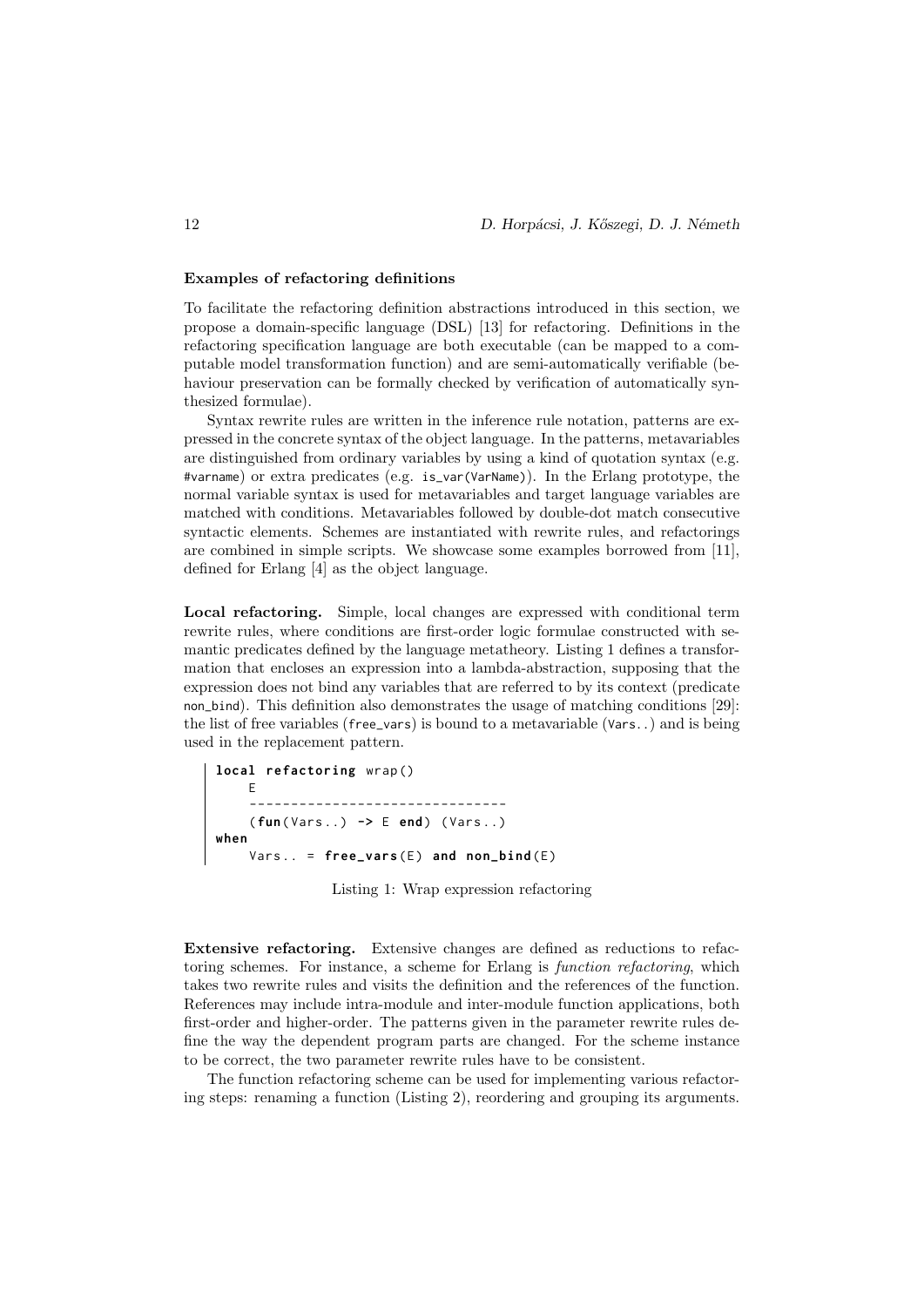```
function refactoring rename_function ( NewName )
definition
    Name ( Args ..) -> Body ..
    -------------------------
    NewName ( Args ..) -> Body ..
reference
    Name ( Args2 ..)
    ---------------
    NewName ( Args2 ..)
```
Listing 2: Rename function refactoring

Interestingly enough, the very same scheme can be used to move a binding from the function body to its signature, introducing a new parameter to the function. In this latter case (see Listing 3), the scheme instantiation contains an extra condition expressing that the expression moved from the body to the call site is pure (does not cause any side effects) and closed (does not contain any free variables).

```
function refactoring var_to_param (X)
definition
    Name ( Args ..) -> X = E , Body ..
     -----------------------------
    Name ( Args .. , X ) -> Body ..
reference
    Name ( Args2 ..)
     ----------------
    Name (Args2.., E)
when pure(E) and closed(E)
```
Listing 3: Top-level local variable to function parameter refactoring

Composite refactoring. Let us consider a simple refactoring that lifts a local variable from the function body to the function scope, as a new parameter. This transformation can be decomposed to 1) iteratively lifting the variable to outer scopes (outer\_variable) and 2) adding it as a parameter (var\_to\_param) once it is a top-level variable. This composition of refactorings can be expressed by iteration and sequential composition, as scripted on Listing 4 (the pseudovariable This refers to the object language variable that was selected as the target of the transformation). Note that in these composite refactorings, transformations are applied to program elements determined by so-called selector functions; in this example, function selects the enclosing function of the variable originally chosen as refactoring target.

```
refactoring to_function_parameter ()
do
  iterate This . outer_variable ()
  function(This).var_to_param(This)
```
Listing 4: Local variable to function parameter refactoring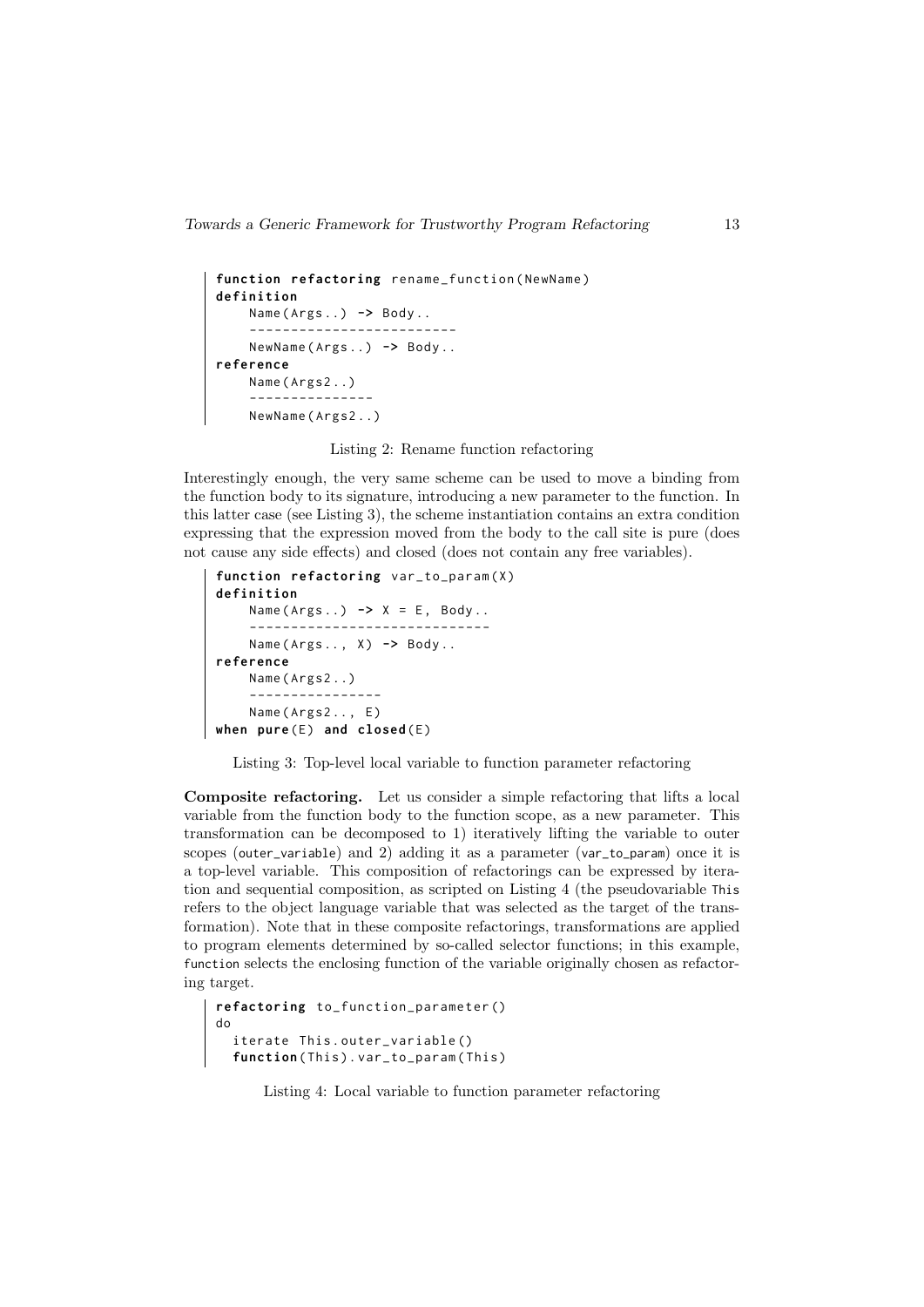### Dependencies untangled

A refactoring framework is said to be language-generic if it is either languageparametric or easily adapted to different programming languages. This aim is highly supported by the abstractions with which we express the implemented refactorings. In this section, we have explained the assumptions we make on the refactoring definition and the abstractions we use for specifying transformations. In particular, term rewriting lets us abstract over tree manipulation, semantic predicates and conditions let us separate analysis from transformation, whilst refactoring schemes serve as another parameter to a generic yet trustworthy implementation.

The refactoring specification formalism, apart from the syntax of the patterns in the rewrite rules, is independent of the object language (we note that although predicates are language-dependent, the condition language over predicate symbols is language-independent). We achieve this language-independence by untangling the dependencies among parsing, semantic analysis, condition checking, transformation and synthesis, and by incorporating the idea of algorithmic skeletons into refactoring. With this, we can decouple the language-independent parts from the language-specific elements, and we can define the latter as plug-in components. In particular, the object language is injected into the framework in terms of definitions for syntax (context-free grammar with metavariable format), static semantics (axiomatic semantic predicates), dynamic semantics (small-step rules) and schemes (semantics-directed strategies).

# 4 Refactoring framework

The previous section described the abstractions we can use for specifying refactoring transformations in a rather generic way. The proposed specification language is independent of the object language<sup>1</sup>, and it can be interpreted in a generic framework parametrized by the definition of the object language. In this section, first we overview the artefacts that parametrise the framework for a particular programming language, then we introduce the components that implement execution and verification of refactoring definitions.

# 4.1 The object language definition

The following artefacts define the programming language whose sentences are to be refactored. Essentially, they provide a formal definition of the language in question, as well as they define the refactoring idioms that transform program entities according to their control and data dependencies in the object language.

<sup>1</sup>Although if we use concrete syntax in term rewrite rules, the syntax definition of the object language is needed for parsing first-order terms.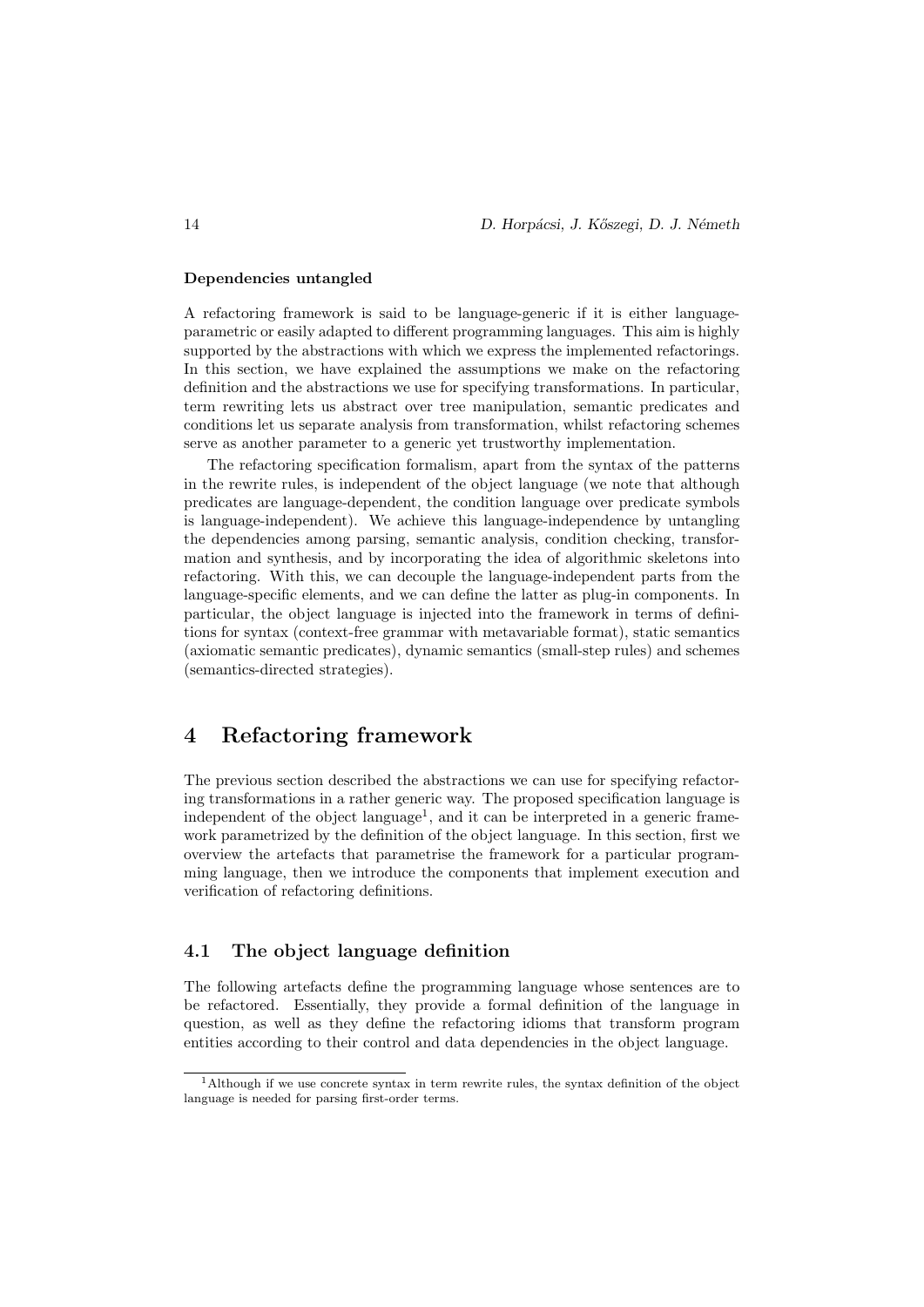### Context-free syntax

Parsing and deparsing of both input programs and program patterns in rewrite rules can be driven by a single context-free grammar definition, with pattern parsing also guided by the definition of metavariable format [15]. The definition of the object language syntax can be given in the usual BNF-like notation, and bottomup parsers can be generated from it. In addition, it has to contain the abstract syntax description since the internal representation of both programs and program patterns is based on the AST.

#### Static semantics (metatheory)

The metatheory is defined in terms of a *set of decidable semantic predicates* supplied with two different interpretations (or semantics if you like):

- Evaluation of the predicate on a given model, yielding true or false. This part of the definition is used in the execution components of the framework, in particular the condition evaluation directly refers to the predicate evaluation defined in the metatheory.
- Axiomatic specification in terms of semantic rules which can be used when arguing about semantic equivalence. This part of the definition is used by the verification component in the framework: when proving conditional pattern equivalence, the semantic conditions are mapped to a set of hypotheses in terms of small-step semantic rules.

It is apparent that these two interpretations of the predicates need to be consistent: every time a predicate evaluates to true, the hypotheses on the dynamic semantic have to be valid. This can be checked with respect to the dynamic semantics definition of the language, but the details of this problem are out of the scope of this paper.

#### Dynamic semantics

The semantics artefact for the object language contains two definitions: the specification of program behaviour and the characterisation of semantic equivalence between programs, program fragments or program configurations.

The framework is designed to facilitate a small-step operational-style definition of semantics. During verification, the semantics rules can be used for symbolic rewriting of program patterns checked for semantic equivalence [5]. Recall that neither the semantics nor the behavioural equivalence is incorporated in the refactoring side-condition specification; thus, the execution part of the framework is independent of the dynamic semantics of the object language.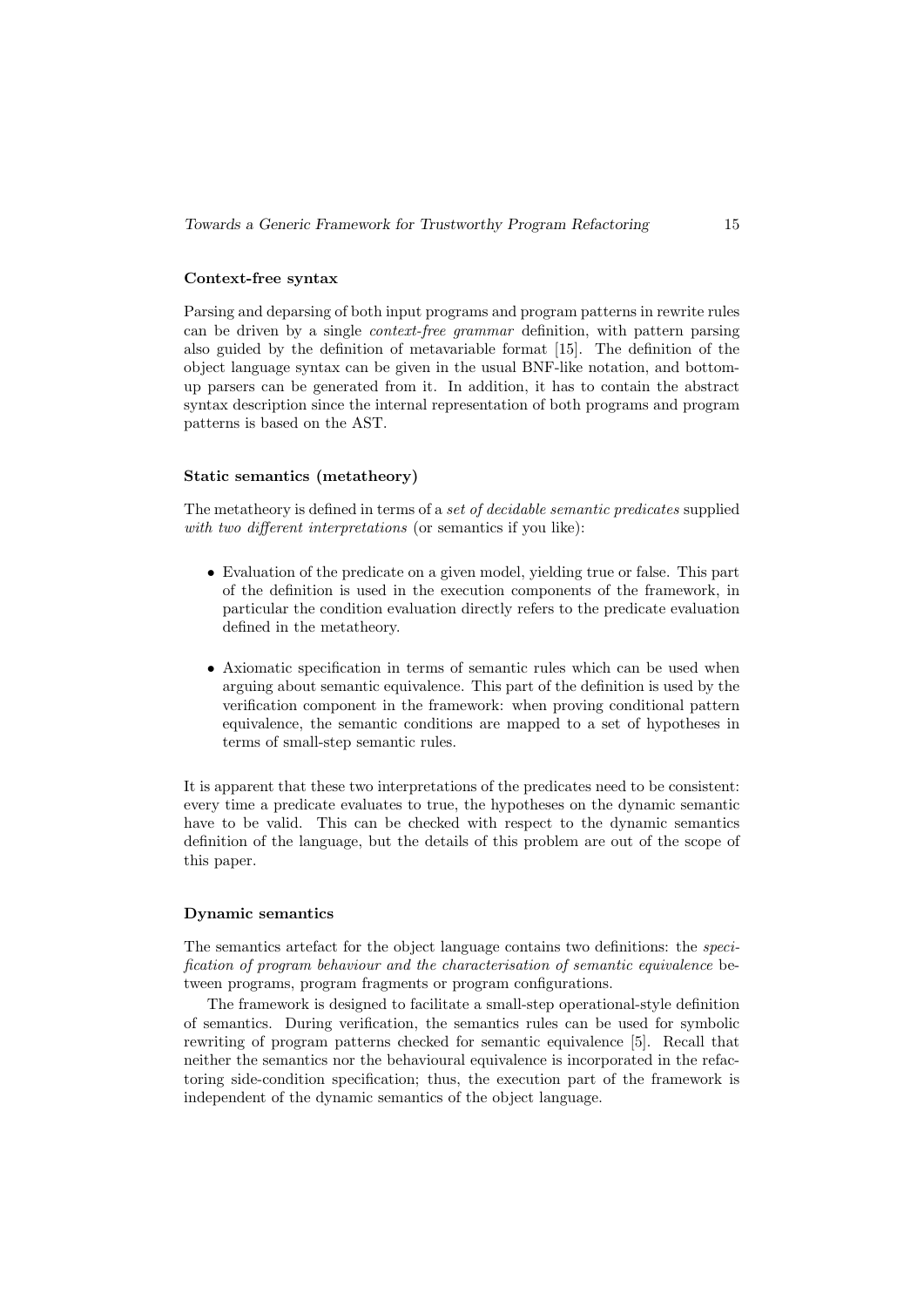

Figure 4: Components and artefacts in the refactoring framework

# Refactoring schemes

Schemes are language-specific refactoring idioms (or transformation templates), which are parametrised by conditional term rewrite rules. Like for semantic predicates, for schemes we need to provide two interpretations (or semantics) in their definition:

- From the operational point of view, schemes are transformation skeletons, which can be expanded to strategic term rewritings. Thus, it has to be defined how the declaratively specified scheme is expressed in an imperative strategy that applies rewrite rules at appropriate locations in the program model.
- From the verification point of view, schemes need to be mapped to logic formulae that express the correctness property of the extensive refactoring described with them. Our proof-of-concept implementation translates scheme instances to a set of conditional equivalence formulas over the dynamic semantics of the language.

# 4.2 Framework components

As discussed above, the framework (see Figure 4) is parametrised by the definition of the object language given with carefully designed abstractions. Once the framework is tailored to a language, language-specific transformations can be checked for correctness or can be run. In particular, the refactoring definition (given as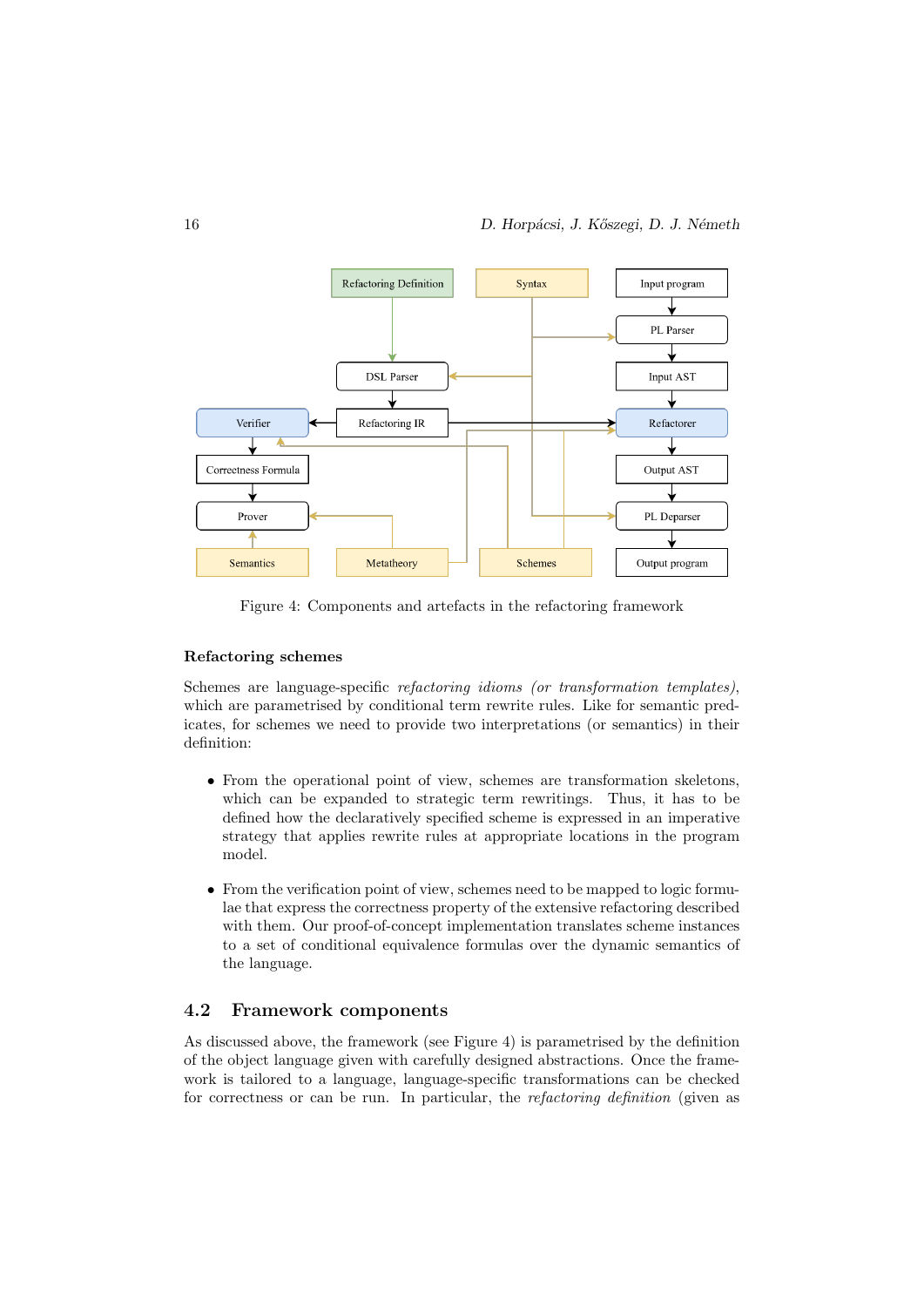a specification in the formalism discussed in Section 3.2) determines a semanticsconstrained term rewriting relation, which can either be checked for correctness, or it can be executed on a particular input program by the framework implementation.

The framework accommodates a frontend and two backends for the two purposes. The frontend, using a lightweight analysis of the refactoring definition, creates the intermediate representation (IR) of the refactoring specification, whilst the two backends implement the two different sorts of semantics for the refactoring specification. In principle, the two backends can be used independently: one can verify refactoring definitions without execution, and the other way around, execute a definition without verification. Nevertheless, this latter brings the risk of altering the program behaviour during transformation, but it is not prohibited for the sake of situations where the formal verification of the refactoring is practically not feasible in a certain time limit, but the refactoring has to be executed anyway.

#### Frontend

The refactoring definition enters the framework via the frontend component. It parses and analyses the definition, and yields an intermediate representation for the transformation specification which can be fed into either the execution or the verification backend. The refactoring specification language, originated from the Erlang prototype, features no static or strong typing; thus, the frontend only does simple sanity checks on the definitions before passing them to one of the backends.

Since the rewrite rules are composed of first-order terms (syntax patterns) written in the concrete syntax of the object language, parsing of the refactoring definition requires parsing of object language syntax patterns. For this, we use the context-free syntax definition of the object language, generalize it to allow metavariables in place of subexpressions and parse the patterns with it into an AST with metavariables. As a result, we obtain a refactoring definition IR in which we embed object language ASTs.

#### Execution

One way the refactoring IR can be interpreted is application on a given input program. This is implemented by the compound execution backend, which utilises all object language artefacts except dynamic semantics, and consists of the following components (with the last four grouped into 'Refactorer' in Figure 4):

• Parser / Deparser (uses: Syntax)

The input to the refactoring interpreter is program source code, which has to be parsed into a syntax tree before transformation, and needs to be turned back into text following the model transformation. Thus, the context-free syntax definition of the object language is fed into the parser/deparser components which implement the text-to-AST and the AST-to-text conversions, respectively.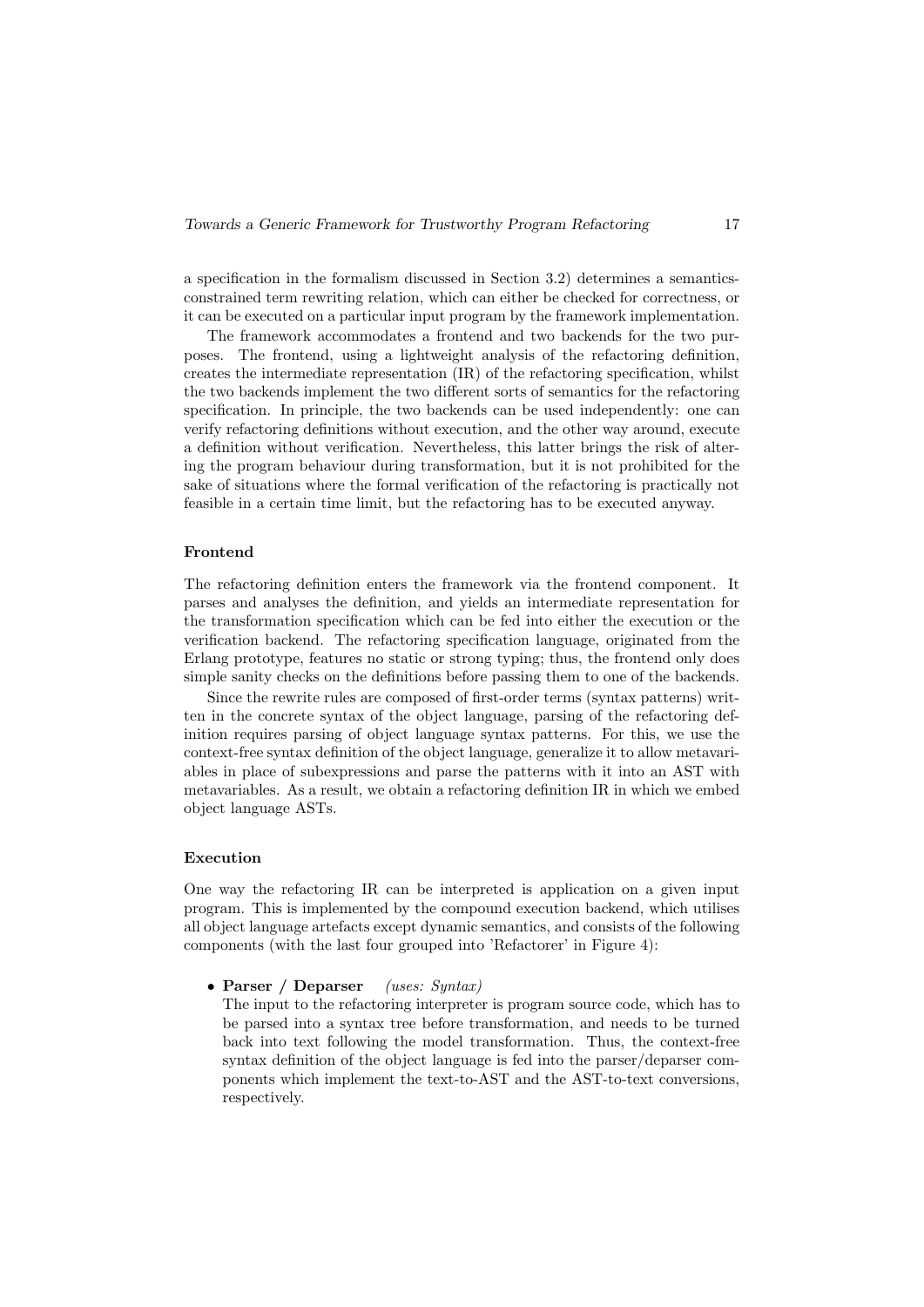# • Scheme expander (uses: Schemes)

As it was discussed in Section 4.1, schemes have two interpretations, one of which is a translation to lower-level strategies. In this sense, the scheme is a program template for refactoring with holes to be filled with rewrite rules. This component instantiates it with the supplied rewrite rule arguments and yields an imperative term rewrite program.

#### • Strategy interpreter

This component implements the basic strategies such as composition, leftchoice, all-top-down and congruence. Furthermore, we support a number of strategies that rely on the applied program model (abstract semantic graph with references, see [2]), such as applying a rewrite rule on a node, or all of its subtrees, by reference. This component also implements metavariable environments: the metavariables bound with pattern matching are shared with subsequent rewrite rules, thus providing per scheme instance namespaces of metavariables.

#### • Condition evaluator (uses: Metatheory)

The semantic conditions of term rewrite rules are given in terms of object language level predicates combined with simple first-order logic operators. This condition language is interpreted by the condition evaluator component, which relies on the evaluation of predicates over the semantic model of the program. The metavariables used in these formulae are stored in an environment, which is populated by pattern matching executed by the rewrite engine.

#### • Term rewrite engine

The term rewrite engine carries out the program model transformation (in fact, syntax term transformation) based on the matching and replacement patterns present in the rewrite rules. The current prototypes support expressive syntactic patterns, such as metavariables for matching multiple consecutive nodes in the AST and non-linear patterns, but semantic patterns are not available yet. In addition, in some cases we make use of simple abstract syntax patterns that allow for matching seemingly different concrete syntactic terms.

The rewrite rules are interpreted in the usual match-and-build semantics: the pattern is matched against the target AST node, creates a substitution (binds the metavariables), builds the replacement subtree, and finally the original node is replaced by the newly created one. Between matching and replacement, the condition evaluator component checks the side-conditions, and the semantics of term rewriting is failure-aware: unsuccessful matching or falsified conditions result in failure of the rewrite rule, which indicates that the rewrite rule was not applicable. Failure is propagated in rule combinators.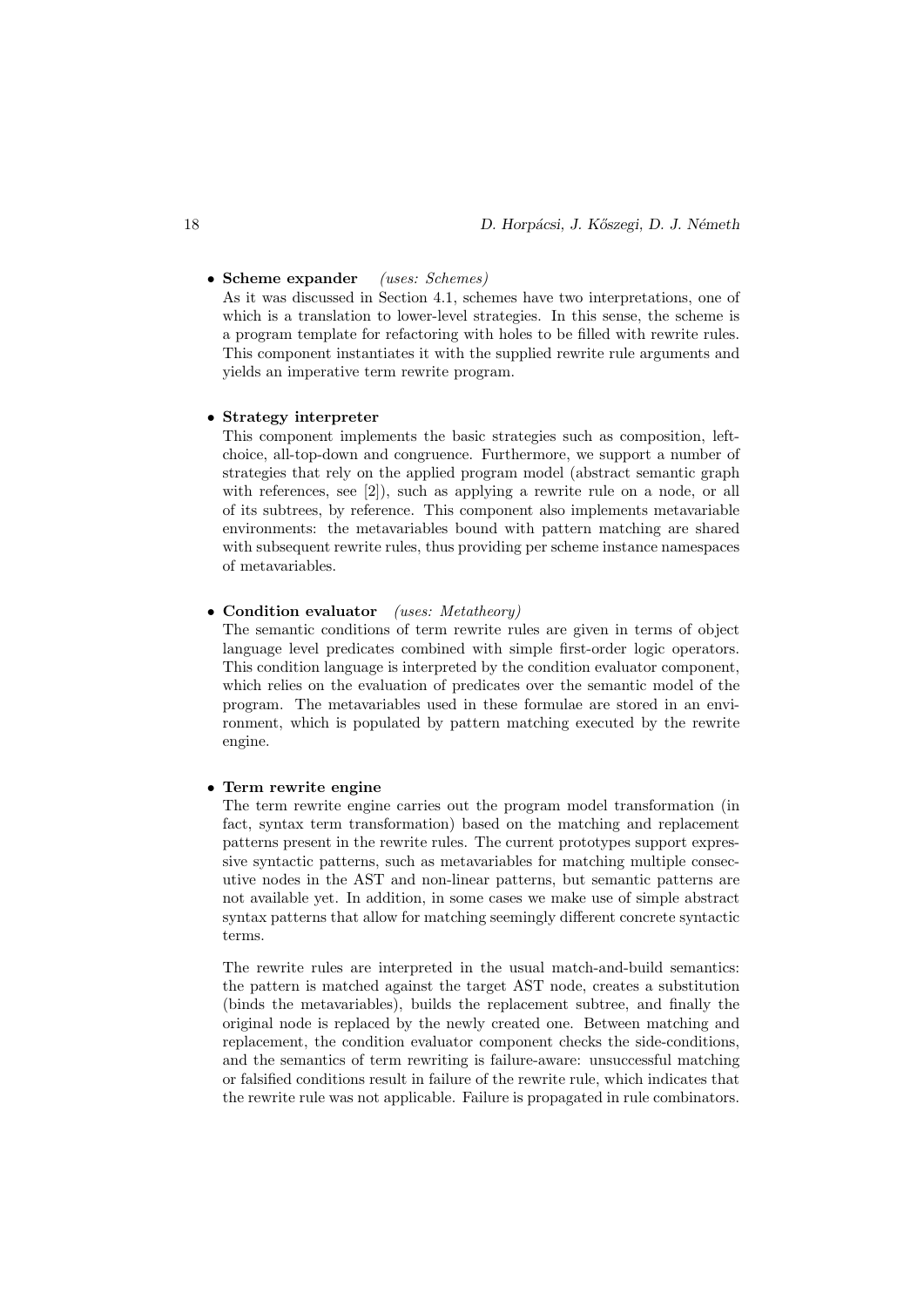### Verification

Complementing the execution backend, the verifier implements the other semantics to refactoring definitions: statically check their correctness. Ideally, this happens prior-execution, but as discussed before, the framework does not enforce correctness within the execution backend. The verification backend takes the refactoring specification IR, turns it into correctness formulas and verifies their validity. It is implemented in terms of the following two main components:

• Verifier (uses: Schemes)

Correctness of refactoring definitions (the property of semantics-preservation) is defined by the validity of a set of logic formulae expressing conditional semantic equivalence of program patterns. The verifier component is responsible for associating the refactoring definition with this set of formulae.

In our system, refactoring steps are all phrased as a composition of instances of parametrically verified transformation schemes, and these preverified schemes determine how the correctness formula is synthesized for the transformation. For a transformation to be correct, its scheme has to be correct as well as the instantiation has to be correct. The formulae that this component synthesises express the correctness of the instantiation. The latter formulae in many cases can be automatically proven with respect to the definition of dynamic semantics and semantic equivalence [11].

• Prover (uses: Semantics, Metatheory)

This component checks the validity of the formulae synthesized by the verifier. The prover builds on the metatheory definition by utilizing the axiomatic definition of the semantic predicates, the pattern equivalence is proven upon the definition of dynamic semantics and the definition of semantic equivalence. Once the prover has validated the formulae produced by the verifier component, the transformation is guaranteed to preserve the semantics of any program when applied to by the execution backend.

# 5 Proof of concept

In order to demonstrate the applicability of this generic framework architecture, we investigated instantiating it for two highly different languages: Erlang and Java. This means that we prepared the artefacts detailed in the previous section, i.e. with the appropriate formalism we defined the syntax, static and dynamic semantics for these object languages, as well as we determined some language-specific refactoring schemes with which we can express meaningful refactoring transformations. In this section, we overview the challenges of instantiating the framework for programming languages in general, and for Erlang and Java in particular.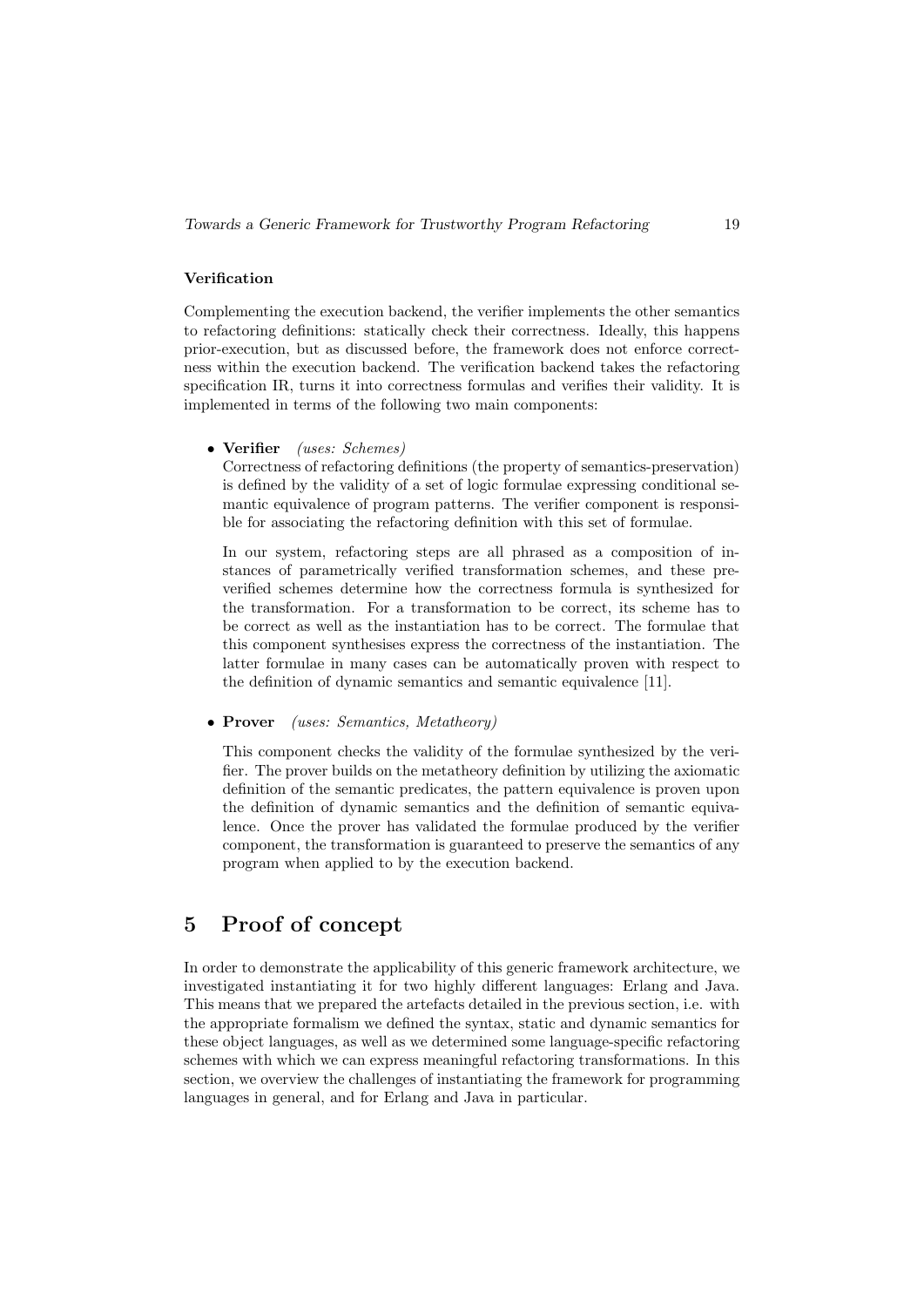# 5.1 Parametrising the framework

Beside providing a formal definition of the object programming language from syntax to semantics, instantiation needs the identification of recurring transformation patterns and understanding of dependencies induced among program elements. Ideally, when parametrising the framework for yet another language, the formal definition already exists (syntax, operational semantics, static semantic analysis), yet it is challenging to find those reusable and verifiable schemes for transformations. In the following sections we discuss our framework and its prototype implementations from this perspective.

#### Defining the metatheory

The semantic predicates provide a high-level interface for embedding static semantic information about the target language into both schemes and scheme instances. Most notably, the metatheory defines what predicates refactoring preconditions should be built from. Constructing the right metatheory for a specific target language is about finding a characterization of its abstractions suitable for both the execution and verification backend.

Naturally, the chosen characterization must be expressive enough to make the preconditions of schemes and scheme instances specifiable. In addition, its elements should also be computable from the underlying program model while executing a concrete refactoring. When composed correctly, the identified functions and predicates must carry enough information to make verification possible.

A starting point towards an appropriate metatheory can be based on the abstractions of the target language, which, of course, are highly influenced by its paradigm(s). Then, the chosen semantic predicates can be iteratively refined in accordance with the requirements above.

#### Defining semantic equivalence

The underlying notion of semantic equivalence is probably the most determining aspect of a refactoring. Indeed, it is the basis of both intuitional and formal correctness. An oversimplified definition of equivalence can be as abstract as demanding observed programs to produce the same output for the same input. The problem with this, however, is that it is not concrete enough to be conveniently expressible using a proper metatheory. Therefore we propose to replace the aforementioned definition of equivalence with one of its – more easily specifiable – characterizations, e.g. the conformity of data flow, control flow and binding.

We also have to consider that a refactoring usually transforms only some parts of a program instead of its entirety. Generally, a transformation scope specifying the extent of the modified code can be attached to each refactoring. Our assumption is that rather than using a general notion of equivalence – or one of its characterizations –, it is more intuitive to introduce a stricter, but localized variant for each possible transformation scope. In our framework, transformation scope, and therefore equivalence level, can be matched with refactoring schemes.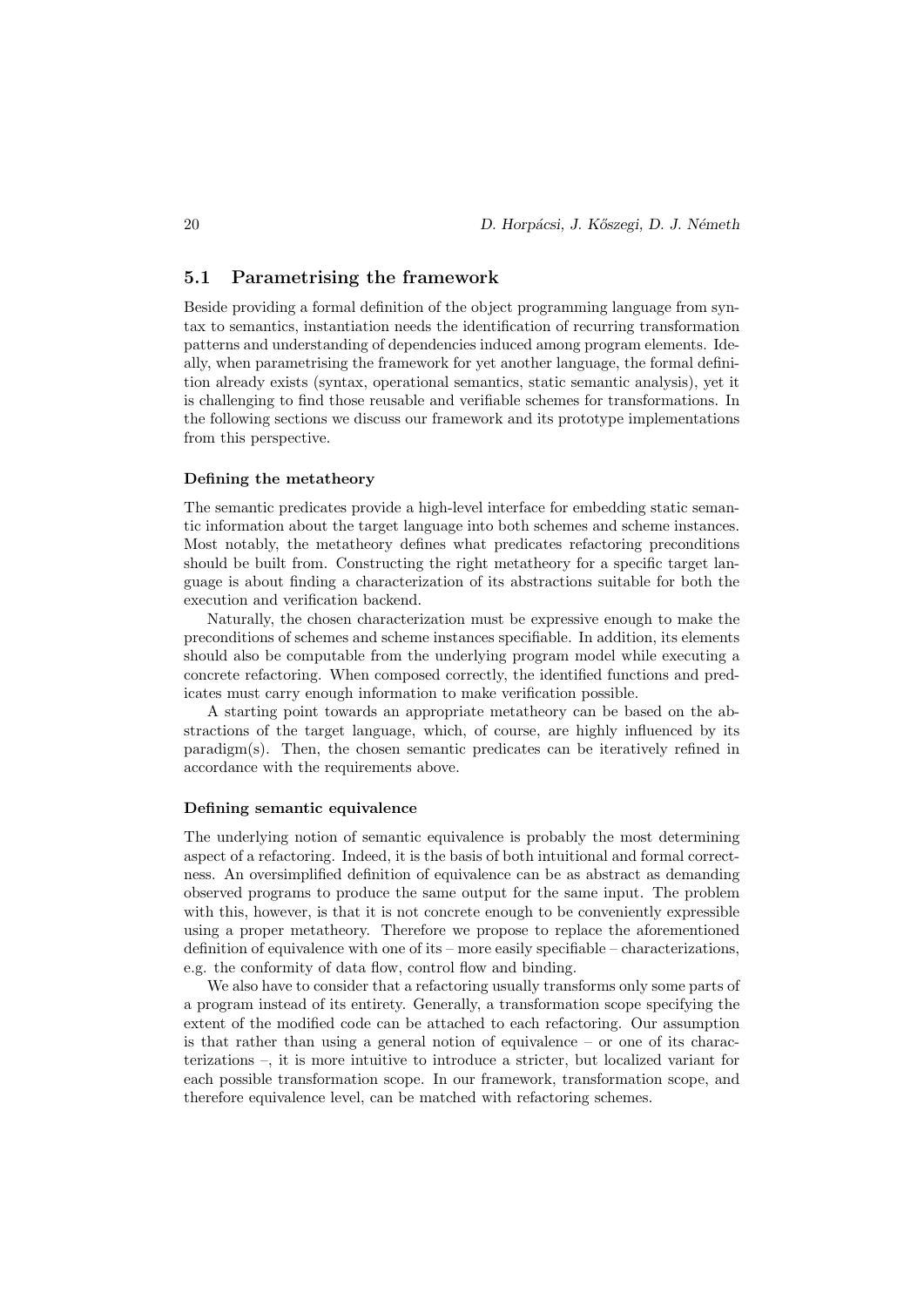#### Designing language-specific schemes

As mentioned earlier, designing refactoring schemes can be the most challenging part of the framework specialization process. There are several key aspects which should be taken into consideration, e.g. generality, usability, verifiability, etc. Schemes must be general enough to be reusable, but not too general, as that would make their instantiation undesirably difficult. On the other hand, we must aim for schemes which optimally split the verification problem, that is checking the general correctness of a scheme wrt. to a contract concerning the rewrite rules it is parameterized by, and checking whether scheme instances satisfy these contracts.

We propose two iterative methods for scheme construction: top-down and bottom-up. The top-down approach starts from a higher level of abstraction, e.g. the level of language elements, and tries to identify schemes based on possible dependencies between the discussed entities. The basis of the bottom-up direction is a number of complex, desirably representative refactorings of the target language, which are then decomposed to microsteps, from which schemes are obtained by appropriate generalization.

Both methods have their advantages and disadvantages. With the top-down method, schemes are inherently general, but not necessarily usable. On the contrary, schemes obtained with the bottom-up method are usable by definition, but their generality is not guaranteed. In both cases, further refinement iterations are required to mitigate these weaknesses. In the former case, more high-level concepts can be added to the dependency analysis; in the latter, more refactorings can be considered during the generalization.

# 5.2 Erlang

The first implementation of our refactoring framework was made for the Erlang programming language, via generalization of an analysis and transformation tool [2] implemented in Erlang. This preliminary work had a high influence on how we model the program, split syntax and semantics, and even on the separation principle of analysis and transformation. The analysis and transformation system the Erlang implementation of the framework is built on uses automatic, incremental static analysis to keep the semantic layer consistent with the AST; in fact, our framework implementation makes heavy use of the underlying original transformation system.

Erlang has a fairly simple syntax. The static semantics is mainly about language abstractions (modules, functions, variables, types) and their static semantic properties (such as scopes or purity). Basic schemes for Erlang were constructed upon primary sources of data and control dependencies in the language: function calls, variable binding, data-flow have been identified as schemes of extensive changes. Some case studies have been formalized already in the refactoring specification language with the Erlang-specific schemes, one of those is available in detail in [11].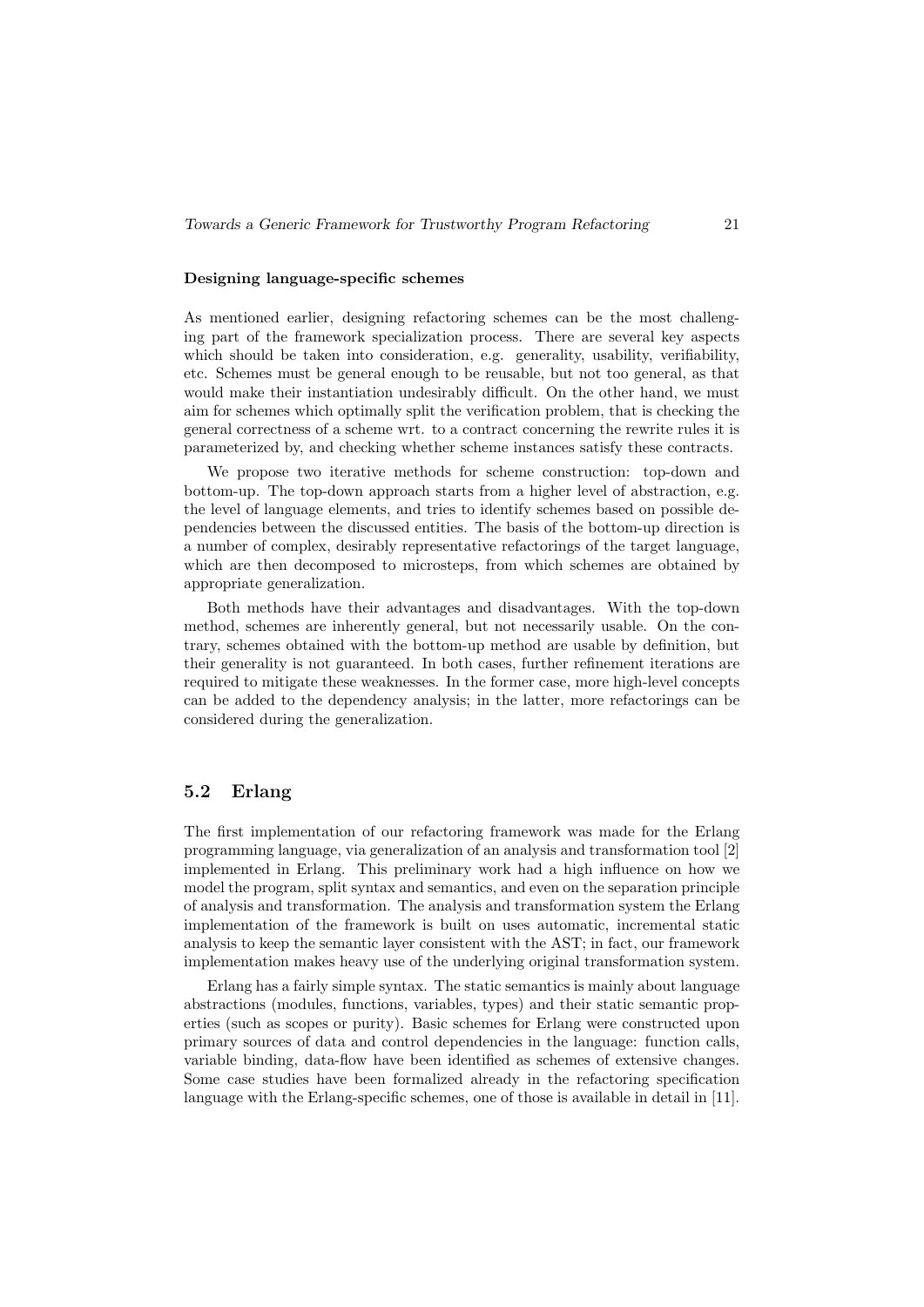# 5.3 Java

The metatheory we constructed for the Java prototype characterizes abstractions from the object-oriented paradigm, most notably inheritance, polymorphism and dynamic binding. Here we used the bottom-up approach to obtain schemes by choosing the *lift segment*<sup>2</sup> refactoring as the base transformation. Its decomposition and generalization resulted in four schemes – local, block, lambda and class – and three equivalence levels – local, block and class. For the verification backend, we used K-Java [1] as operational semantics.

The implementation is built on top of a DSL-engineering framework called Xtext, which comes with Xbase, a reusable, Java-like expression language. By modifying its grammar to resemble Java more closely and to accommodate metavariables, a parser for refactoring definitions could be generated automatically. These definitions are compiled on-the-fly to Java code which uses the refactoring API of the Eclipse IDE. Finally, the translated code is dynamically loaded into the underlying JVM instance and made available from an Eclipse plugin. Our approximation of the metatheory is implemented with the Java Development Tools (JDT).

# 6 Discussion

The ideas discussed in this paper were inspired by a study on high-level, declarative refactoring definitions for Erlang [11]. The concepts of semantic predicates, refactoring idioms and composition operators all seemed to be language-independent, so we adapted the original idea to Java by re-implementing the entire project with JDT and Xtext. After that, we were certain that the two solutions should share a couple of elements that are fairly language-independent.

Apparently, the existing concepts and implementations had to be redesigned in order to expose and extract those language-independent portions, but we managed to obtain a generic design. Although Section 4 presented a fully languageparametric architecture, the proof of concept implementations for Erlang and Java do not share all these language-independent components yet. Nevertheless, realisation of the generic framework for these two substantially different languages justifies that the concept is viable; it is our long-term plan to implement the Erlang and Java tools as proper instances of the language-generic framework.

Before concluding the paper, we briefly evaluate how, and to what extent, the proposed approach allows for generic and trustworthy implementation of refactoring. We also address the idea of language-independent schemes and discuss work in progress on changing the way verification is built into the process.

### 6.1 Genericity

The proposed design is language-generic: the refactoring specification language is independent of the object language, as well as the implementation framework is

<sup>&</sup>lt;sup>2</sup>Refactoring *lift segment* lifts a code segment into the superclass as a newly introduced method.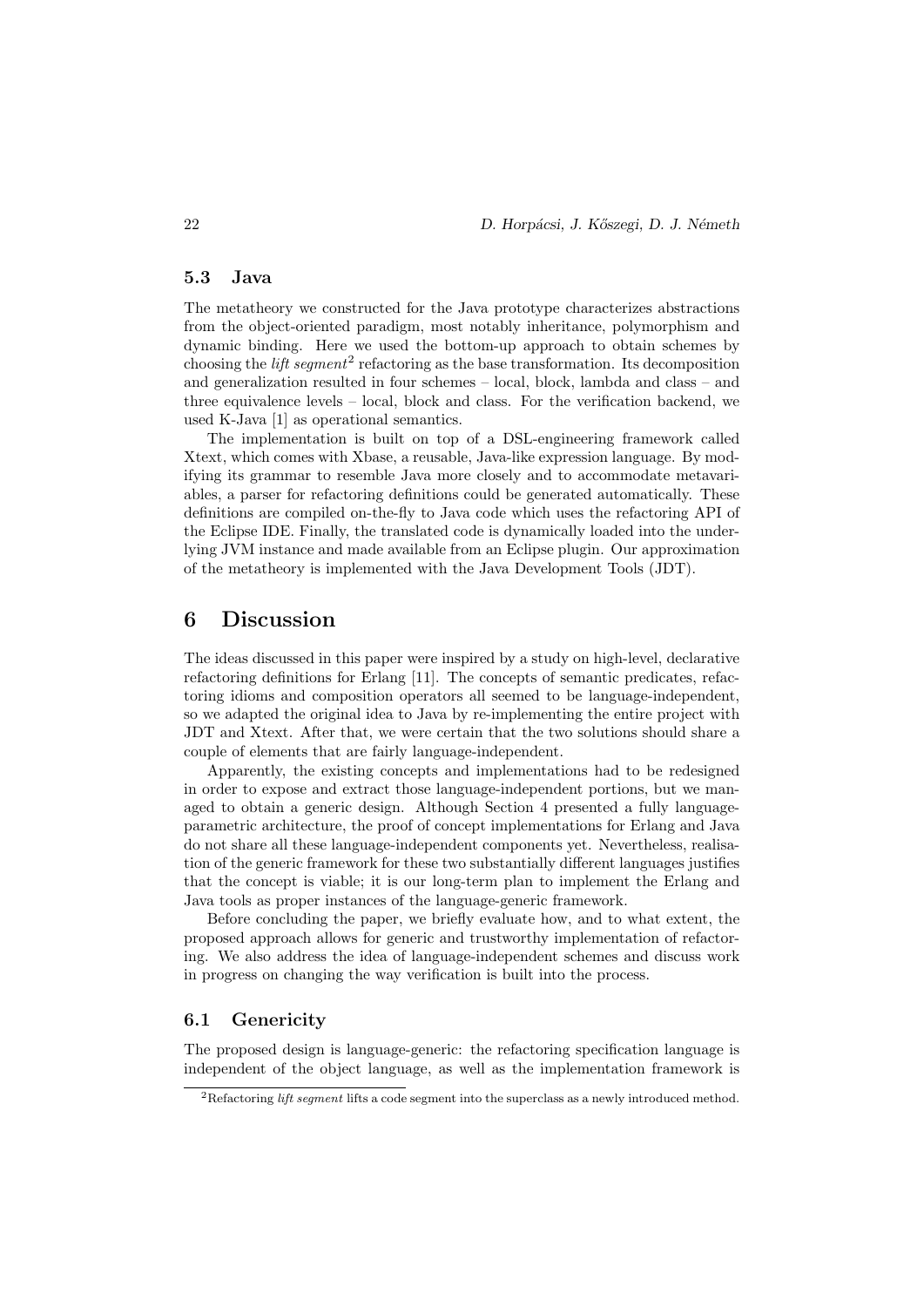language-parametric. Namely, when a new language needs to be supported, the framework is instantiated for the particular programming language by providing a formal definition of the language (syntax, static and dynamic semantics) along with refactoring schemes (transformation idioms). The main components of execution and verification are shared between instances for different languages.

How do we achieve this? We sort of rephrase and restructure the usual way of defining and implementing a refactoring, and this rephrasing allows us to cut out and abstract away some language-specific elements. In particular, the high-level program model lets term rewrite rules incorporate semantic predicate conditions, and it allows strategies to control term traversal based on semantic dependencies. This separation of transformation concerns leads to a clear separation of the so-called refactoring business logic, which, on the other hand, can be defined in a declarative and language-independent way. The language-independence of the refactoring specification directly implies that the interpretation of specifications can rely on components parametrised with language-specific artefacts.

Language-independence of refactoring schemes. Language-level refactoring schemes enable high-level description of transformations that respect lower-level dependencies. Parametric verification of schemes involves definition of specific equivalence classes of programs, which in turn imply full semantic equivalence under certain circumstances. Even though schemes seem to be totally language-dependent, we have identified some schemes of schemes: for instance, in many programming languages the abstraction of subroutines exists in some way. Function refactoring in Erlang and method refactoring in Java may be understood as specialisations of a language-independent scheme. Schemes may stem from concepts that are shared among different languages, and in the long term, we plan to investigate the possibility of implementing a set of schemes that are defined in terms of concepts common in various languages.

### 6.2 Trustworthiness

Trustworthiness comes in many forms, ranging from simplicity, modular implementation or open-source code base with excessive testing. In our paper, we focused on enabling semi-automatic formal verification for behaviour-preservation in semantic program model transformations. We managed to split the transformation definition to traversal control and actual term rewriting in a semantics-driven way, which in turn allows these two parts be verified separately, with the latter done semi-automatically.

How do we prove transformations correct? Local refactorings are fairly simple to check. Since these are composed of one single rewrite rule, the correctness is expressed as one conditional equivalence statement of two program or expression patterns. If, under the side-conditions, the rewriting preserves the semantics, the transformation is correct.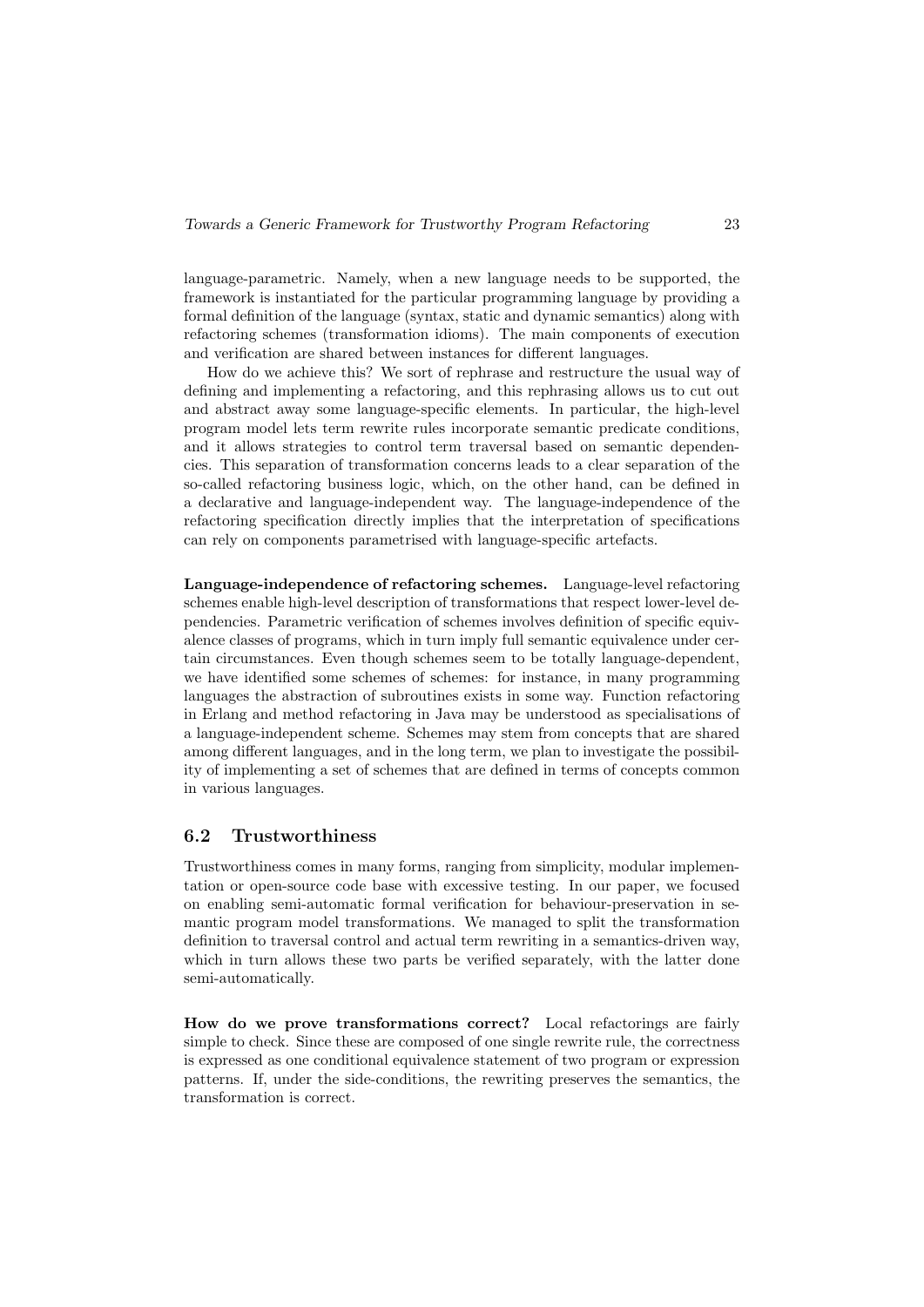For changes that span over multiple expressions, subroutines or even modules, a notion of "completeness" and "consistency" is needed. Namely, the rewriting has to visit all interdependent elements in the program and carry out consistent modifications to preserve the semantics of the entire program. These properties are ensured by the schemes, which provide a declarative means to express complex refactorings. For these extensive changes, we synthesise a set of equivalence formulas that are checked for validity by using the dynamic semantics of the language.

With schemes, we reduce the global equivalence problem to multiple local equivalence problems. This is enabled by decoupling traversal control and actual rewriting. Schemes are verified with respect to some conditions on the rewrite rules they are parametrized with. Verification of schemes requires manual proving; however, having the pre-verified schemes, the instantiation conditions may be automatically checked, making the scheme-based refactoring definitions automatically verifiable. The conditions are equivalence statements on term patterns. Verification of pattern equivalence is not decidable, but in a lot of cases, advanced, problem-specific proof tactics can lead to equivalence proofs. If we express the equivalence formula in reachability logic, there is an algorithm [5] that can be used to determine whether the two patterns can be rewritten to the same form by using rules in the the operational semantics of the language.

Although automatic verification of scheme instances would be a convenient feature from the user's perspective, due to the undecidability of pattern equivalences, in most cases the proving requires some human assistance. We started to redesign the framework such that the object language semantics is formalised in a proof assistant and the pattern equivalence proofs are written by hand. This is fundamentally different from the K framework based solution, but gives more control and opportunities to the user of our system.

# 7 Conclusion

Refactoring program transformations are essential in large-scale software development for maintaining code quality. Tools that carry out such transformations need to be trustworthy: there has to be an evidence that the program after the refactoring still behaves the same as before. Correctness of the transformation can be checked for each and every application instance, but the ultimate guarantee on correctness is obtained by the static verification of the refactoring definition.

In our previous work, we have investigated refactoring definition abstractions for different object languages, which allow for semi-automatic verification for correctness. In this paper, we have advanced these previous results by generalising our approach over different object languages and designing a unifying refactoring framework. We have shown that the high abstraction level of the definition enables a fine-grained separation of the various components in a refactoring tool, which in turn allows the recognition and extraction of language-dependent elements, leading to a language-generic implementation. Our proposed solution facilitates execution and static verification of refactoring definitions for different object languages.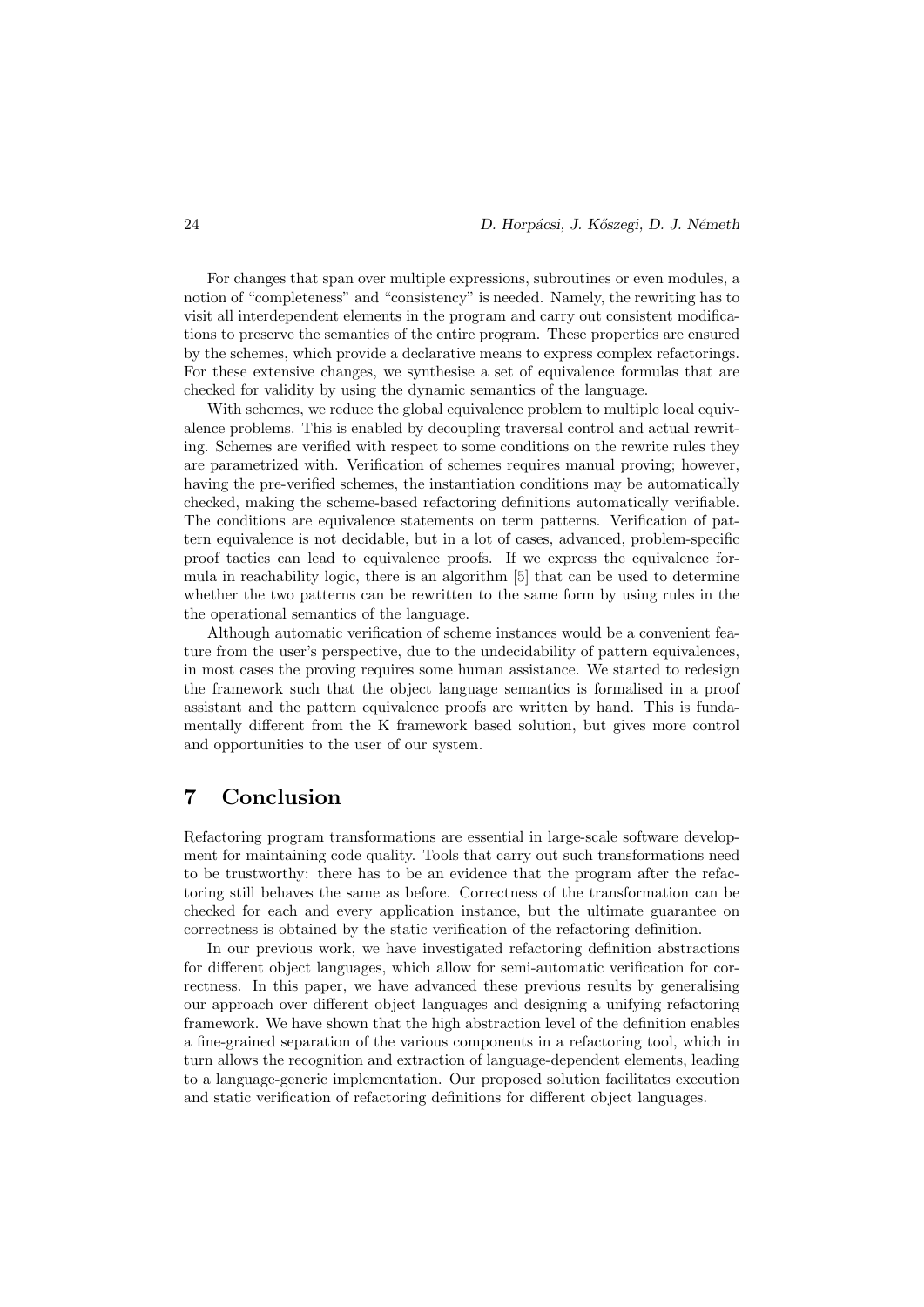# References

- [1] Bogdănaş, Denis and Roşu, Grigore. K-Java: A Complete Semantics of Java. In Proceedings of the 42nd Symposium on Principles of Programming Languages (POPL'15), pages 445–456. ACM, January 2015. DOI: 10.1145/2676726. 2676982.
- [2] Bozó, István, Horpácsi, Dániel, Horváth, Zoltán, Kitlei, Róbert, Kőszegi, Judit, Tejfel, Máté, and Tóth, Melinda. RefactorErl – Source Code Analysis and Refactoring in Erlang. In Proceedings of SPLST'11, pages 138–148, Tallin, Estonia, 2011. URL: https://www.researchgate.net/publication/289641474.
- [3] Bravenboer, Martin, van Dam, Arthur, Olmos, Karina, and Visser, Eelco. Program Transformation with Scoped Dynamic Rewrite Rules. Fundam. Inf., 69(1-2):123–178, July 2005. ISSN: 0169-2968.
- [4] Cesarini, Francesco and Thompson, Simon. *ERLANG Programming*. O'Reilly Media, Inc., 1st edition, 2009. ISBN: 0-596-51818-8.
- [5] Ciobaca, Stefan, Lucanu, Dorel, Rusu, Vlad, and Rosu, Grigore. A Language-Independent Proof System for Full Program Equivalence. Formal Aspects of Computing, 28(3):469–497, May 2016. DOI: 10.1007/s00165-016-0361-7.
- [6] Cohen, Julien. Renaming Global Variables in C Mechanically Proved Correct. In Hamilton, Geoff, Lisitsa, Alexei, and Nemytykh, Andrei P., editors, Proceedings of the Fourth International Workshop on Verification and Program Transformation, Eindhoven, The Netherlands, 2nd April 2016, volume 216 of Electronic Proceedings in Theoretical Computer Science, pages 50–64. Open Publishing Association, 2016. DOI: 10.4204/EPTCS.216.3.
- [7] Fowler, Martin. *Refactoring: Improving the Design of Existing Code*. Addison-Wesley, Boston, MA, USA, 1999. ISBN: 0-201-48567-2.
- [8] Garrido, A. and Meseguer, J. Formal Specification and Verification of Java Refactorings. In 2006 Sixth IEEE International Workshop on Source Code Analysis and Manipulation, pages 165–174, Sept 2006. DOI: 10.1109/SCAM. 2006.16.
- [9] Gil, Yossi, Marcovitch, Ori, and Orrú, Matteo. A nano-pattern language for java. Journal of Computer Languages, 54:100905, 2019. DOI: 10.1016/j. cola.2019.100905.
- [10] Gómez, Verónica Uquillas, Ducasse, Stéphane, and D'Hondt, Theo. Ring: A unifying meta-model and infrastructure for smalltalk source code analysis tools. Computer Languages, Systems & Structures,  $38(1):44-60$ ,  $2012$ . DOI: 10.1016/j.cl.2011.11.001, SMALLTALKS 2010.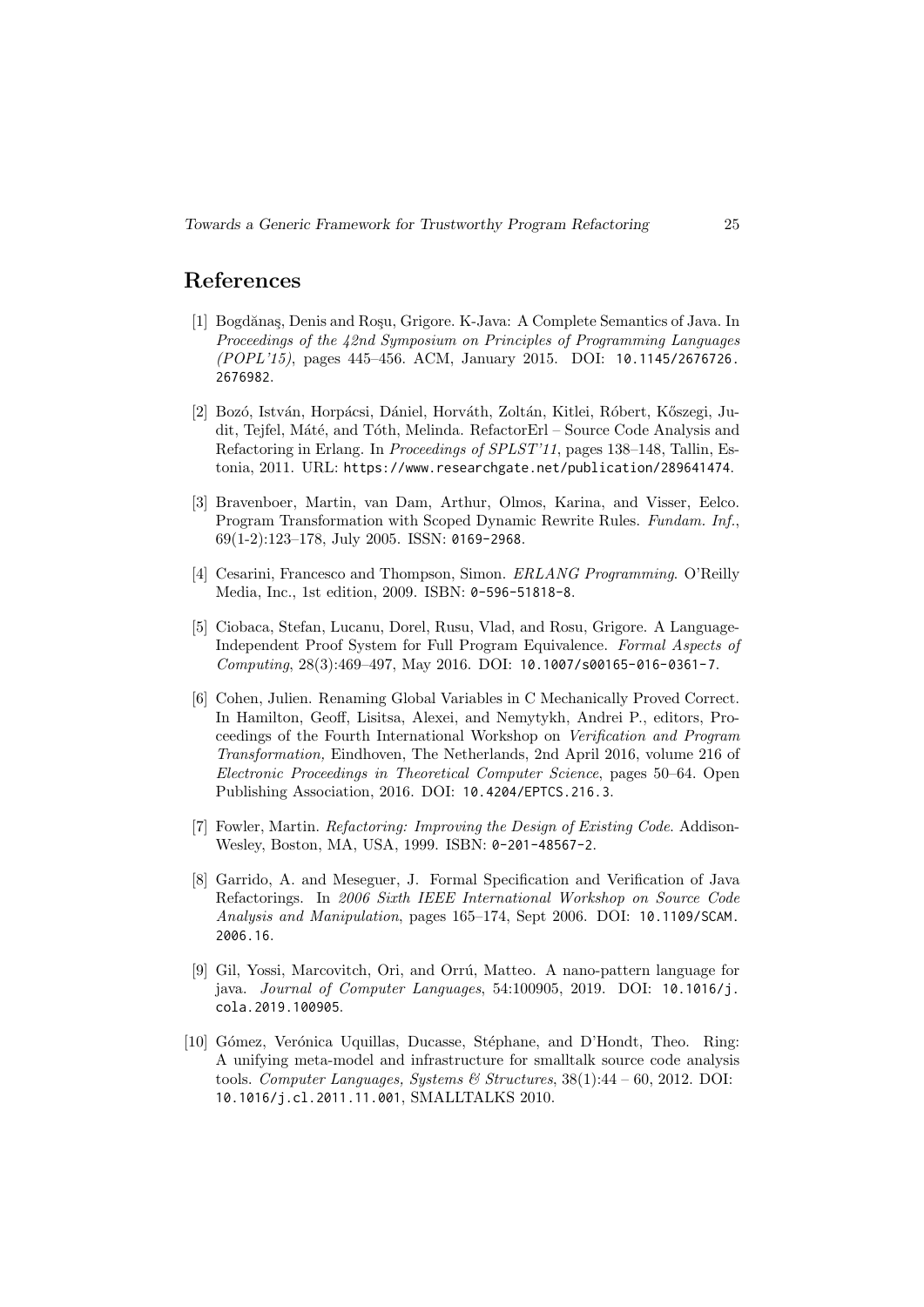- [11] Horpácsi, Dániel, Kőszegi, Judit, and Horváth, Zoltán. Trustworthy Refactoring via Decomposition and Schemes: A Complex Case Study. In Lisitsa, Alexei, Nemytykh, Andrei P., and Proietti, Maurizio, editors, Proceedings Fifth International Workshop on Verification and Program Transformation, Uppsala, Sweden, 29th April 2017, volume 253 of Electronic Proceedings in Theoretical Computer Science, pages 92–108. Open Publishing Association, 2017. DOI: 10.4204/EPTCS.253.8.
- [12] Kniesel, Günter and Koch, Helge. Static Composition of Refactorings. Sci. Comput. Program., 52(1-3):9–51, August 2004. DOI: 10.1016/j.scico.2004. 03.002.
- [13] Kosar, Tomaž, Bohra, Sudev, and Mernik, Marjan. Domain-Specific Languages: A Systematic Mapping Study. Information and Software Technology, 71:77–91, 2016. DOI: 10.1016/j.infsof.2015.11.001.
- [14] Lämmel, Ralf. Towards Generic Refactoring. In *Proceedings of the 2002 ACM* SIGPLAN Workshop on Rule-based Programming, RULE '02, pages 15–28, New York, NY, USA, 2002. ACM. DOI: 10.1145/570186.570188.
- [15] Lecerf, Jason, Brant, John, Goubier, Thierry, and Ducasse, Stéphane. A Reflexive and Automated Approach to Syntactic Pattern Matching in Code Transformations. In 2018 IEEE International Conference on Software Maintenance and Evolution, ICSME 2018, Madrid, Spain, September 23-29, 2018, pages 426–436, 2018. DOI: 10.1109/ICSME.2018.00052.
- [16] Leitão, António Menezes. A Formal Pattern Language for Refactoring of Lisp Programs. In Proceedings of CSMR '02, pages 186–192, Washington, DC, USA, 2002. IEEE Computer Society. DOI: 10.1109/CSMR.2002.995803.
- [17] Li, Huiqing and Thompson, Simon. A Domain-Specific Language for Scripting Refactorings in Erlang. In Proceedings of FASE'12, pages 501–515, Berlin, Heidelberg, 2012. Springer-Verlag. DOI: 10.1007/978-3-642-28872-2 34.
- [18] Lämmel, Ralf, Thompson, Simon, and Kaiser, Markus. Programming errors in traversal programs over structured data. Science of Computer Programming, 78(10):1770 – 1808, 2013. DOI: 10.1016/j.scico.2011.11.006.
- [19] Maruyama, Katsuhisa and Yamamoto, Shinichiro. Design and Implementation of an Extensible and Modifiable Refactoring Tool. In 13th International Workshop on Program Comprehension (IWPC'05), pages 195–204. IEEE, 2005. DOI: 10.1109/WPC.2005.17.
- [20] Mendonca, Nabor C., Maia, Paulo Henrique M., Fonseca, Leonardo A., and Andrade, Rossana M. C. RefaX: A Refactoring Framework Based on XML. In Proceedings of the 20th IEEE International Conference on Software Maintenance, ICSM '04, pages 147–156, Washington, DC, USA, 2004. IEEE Computer Society. DOI: 10.1109/ICSM.2004.1357799.